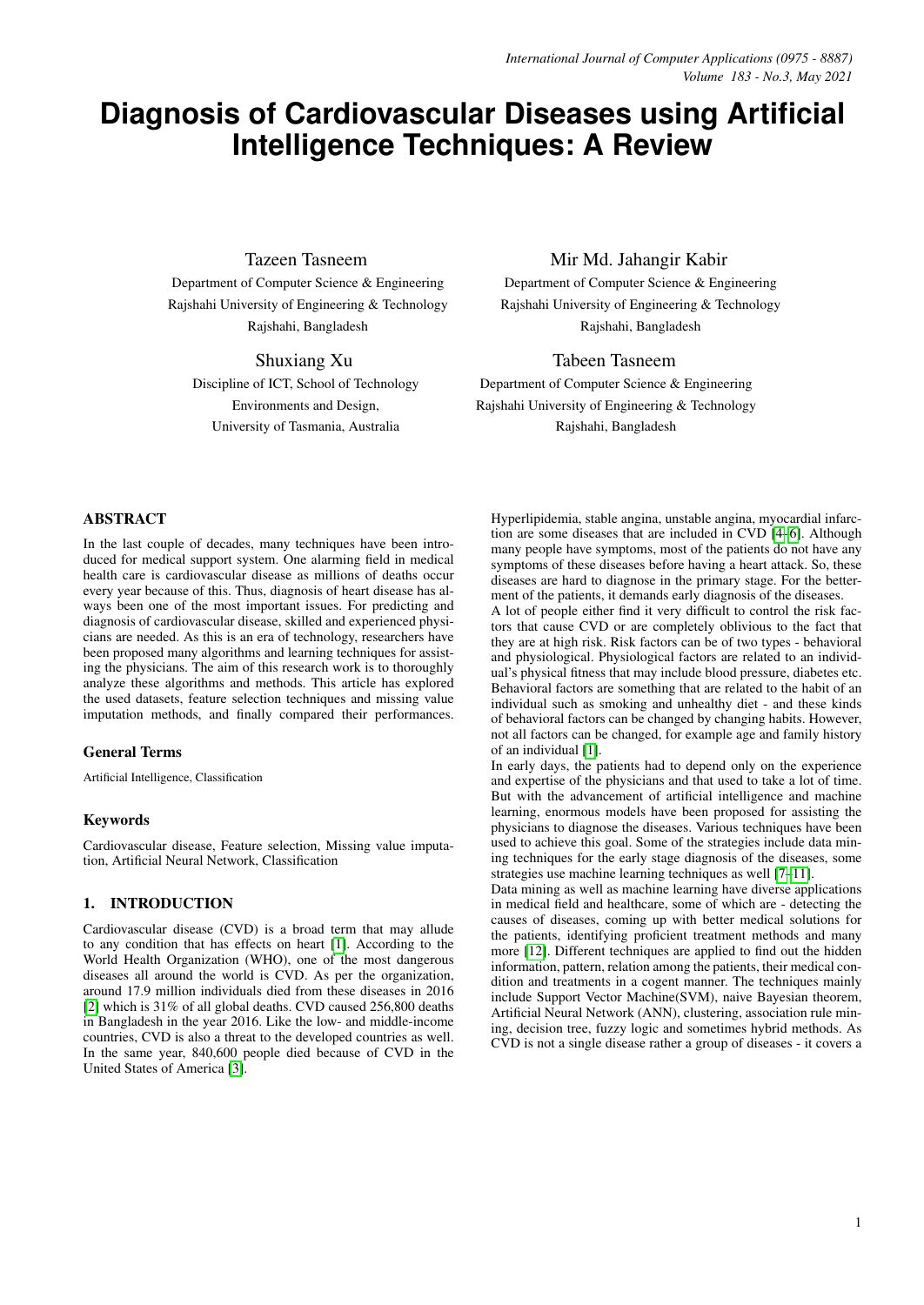vast area in medical science. For this reason, a lot of research works have been conducted in this field. The objectives of this paper are -

- (i) Focus attention on the works that have been done so far in this field.
- (ii) Present a comparative analysis of the papers.
- (iii) Finally, a future research direction of this work is provided at the end of the paper.

As mentioned earlier, there can be many types of diseases that are part of CVD and each of the diseases has different risk factors. Thus, in section [2,](#page-1-0) various CVDs have been introduced and in the next section, section [3,](#page-1-1) the risk factors of the diseases have been described. Section [4](#page-3-0) discusses the strategy based on which the articles have been selected for this review process. Section [5](#page-3-1) gives detailed information about the dataset used by those selected articles. Section [6](#page-5-0) and Section [7](#page-6-0) discuss the feature selection strategies and missing value imputation techniques, respectively. Different types of base classifiers have been canvassed in Section [8.](#page-6-1) Section [10](#page-10-0) compares the performance of all the proposed models, Section [11](#page-11-0) focuses on some challenges and pitfalls of AI technology and gives directions about some future works, and finally Section [12](#page-12-8) concludes this research work.

## <span id="page-1-0"></span>2. TYPOLOGY OF HEART DISEASE

Often, there is a misconception that CVD is a single disease. But it is not a single disease rather a bunch of critical diseases that affect an individual's heart, blood vessels and cardiac muscle. These include - coronry heart disease, angina, stroke, rheumatic heart disease and so on [\[13\]](#page-12-9). Every year hundreds of thousands of people die because of these diseases. Figure [1](#page-1-2) shows that, in the year of 2016 CAD was the primary cause of death. Stroke is the second major reason for human death followed by high blood pressure, heart failure and many more [\[14\]](#page-12-10).

<span id="page-1-2"></span>

Fig. 1: Deaths caused by different cardiovascular diseases

*Coronary Heart Disease.* Human heart has several arteries, commonly known as the coronary artery, that provide oxygen, blood and nutrients to the heart. When these arteries become too narrow, coronary heart disease starts developing. When the cholesterol starts to accumulate on the wall of arteries, the arteries

start becoming narrow. So gradually the blood flow through the arteries reduces. As a result, the heart may not get sufficient amount of oxygen which is necessary for its working. Eventually, it may lead to heart attack [\[15\]](#page-12-11).

*Angina.* Coronary artery disease has several symptoms, angina is one of them. Angina is not a disease but a symptom. It can be described as pain or cramp in the heart caused for not having enough oxygen [\[15\]](#page-12-11). Rather than *pain* the word *discomfort* can explain angina more accurately because not all people sense angina as painful. Most of them sense angina as painful when it is severe. Angina can be categorized as stable, unstable and variant angina. Angina itself is not a life-threatening condition, but it strongly indicates that a person may have heart disease.

*Stroke.* Stroke is a state of the brain which occurs if the blood flow to and within the brain stops because of blockage or rupture in the blood vessel. With the reducing flow of blood, the flow of oxygen and nutrients toward the brain also decreases. As a result, the brain cells start dying within minutes. The part of brain where all these happen - stops working and the body parts that are controlled by that part of the brain, also cease to work [\[15\]](#page-12-11).

*Rheumatic Heart Disease.* This disease occurs when acute rheumatic fever damages one or more heart valves. *Damaged heart valves* refers to a scenario when the blood flows backward through the valves as the valves are not closing properly or the blood may not flow at all as the valves are not opening [\[15\]](#page-12-11). This generally occurs 10-20 years after the primary illness and not everybody who had rheumatic fever, ends up with rheumatic heart disease [\[15\]](#page-12-11). Although this disease has been eradicated more or less in Europe and North America, it is prominent in Central and South Asia, the Middle East, Africa, the South Pacific along with some other developed countries [\[16\]](#page-12-12).

## <span id="page-1-1"></span>3. RISK FACTORS

From section [2](#page-1-0) it is clear that, cardiovascular disease is a cluster of diseases. Heart disease is a subset of cardiovascular disease. Stroke is another example that supports this statement. It is a cardiovascular disease that does not affect heart but brain. As there are many variants of CVD, there are numerous risk factors for it [\[17\]](#page-12-13). Often the risk factors are very complex as some of the risk factors are correlated. So for diagnosing CVD, the risk factors have to be studied thoroughly.

The risk factors responsible for CVD can be grouped as nonmodifiable risk factors and modifiable risk factors [\[17\]](#page-12-13). As the name suggests, if a person has non-modifiable risk factors, there is nothing in his grasp to avoid CVD. Examples include age, family history, ethnicity and so on [\[18\]](#page-12-14). Unlike non-modifiable risk factors, a person can change modifiable risk factors to elude CVD. These include smoking, obesity, high cholesterol, high lipid on blood and many more.

## 3.1 Non-modifiable Risk Factors

*Family History.* Human nature is controlled by the genetic elements which people get from their parents. Similarly, there are some genetic elements which define if a person would have CVD from his or her family tree. Normally, this occurs if a person's first degree relative has CVD in early age. This means if that person's father or brother had CVD before turning 55, or mother or sister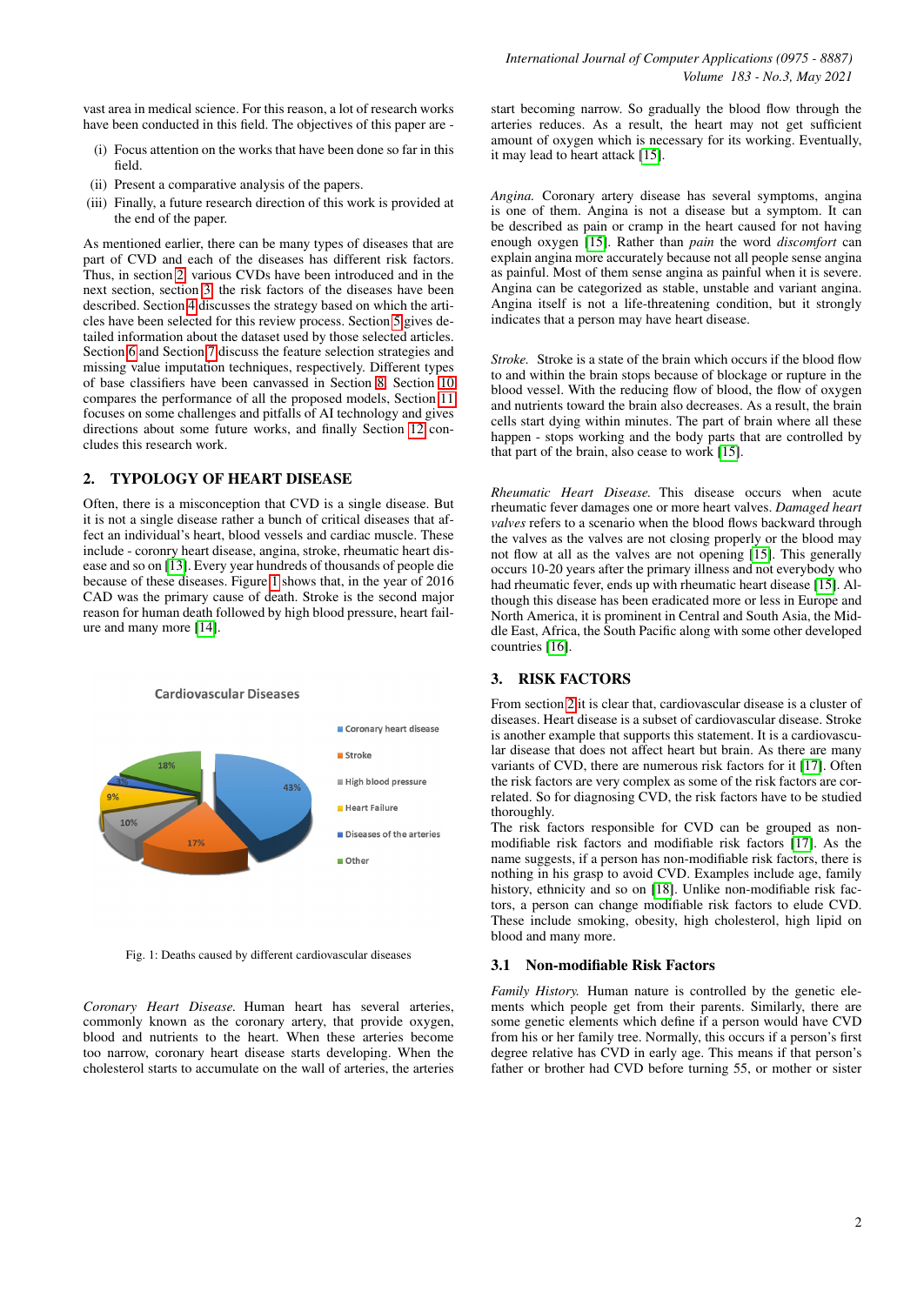<span id="page-2-0"></span>

| Paper<br>ID       | Author                      | Paper<br><b>ID</b> | Author                | Paper<br><b>ID</b> | Author                | Paper<br>ID       | Author                |
|-------------------|-----------------------------|--------------------|-----------------------|--------------------|-----------------------|-------------------|-----------------------|
| PID <sub>01</sub> | Son et al. [19]             | PID19              | Das et al. [20]       | PID37              | Xu et al. [21]        | PID54             | Usman et al. [22]     |
| PID <sub>02</sub> | Orphanou<br>et<br>al. [23]  | PID <sub>20</sub>  | Nguyen et al. [24]    | PID <sub>38</sub>  | Latha et al. [25]     | PID <sub>55</sub> | Chen et al. $[26]$    |
| PID <sub>03</sub> | Comak et al. [27]           | PID <sub>21</sub>  | Muthukaruppan<br>[28] | PID <sub>39</sub>  | Das et al. [29]       | <b>PID56</b>      | Amin et al. [30]      |
| PID <sub>04</sub> | Polat et al. [31]           | PID <sub>22</sub>  | Nahar et al. [32]     | <b>PID40</b>       | Escamila et al. [33]  | PID57             | Nahato et al. [34]    |
| PID <sub>05</sub> | Chen et al. $[35]$          | PID <sub>23</sub>  | Sengur $[36]$         | PID41              | Christo et al. [37]   | PID58             | Abdar et al. [38]     |
| PID <sub>06</sub> | Vivekanandan et al.<br>[39] | PID <sub>24</sub>  | Sengur et al. [40]    | <b>PID42</b>       | Khourdifi et al. [41] | PID59             | Shah et al. [42]      |
| PID <sub>07</sub> | Vivekanandan [43]           | PID <sub>25</sub>  | Turkoglu [44]         | PID <sub>43</sub>  | zen et al. $[45]$     | <b>PID60</b>      | Khan et al. [46]      |
| PID <sub>08</sub> | Anooj [47]                  | PID26              | Yan et al. [48]       | <b>PID44</b>       | Shah et al. [49]      | <b>PID61</b>      | Tama et al. [50]      |
| PID <sub>09</sub> | Omurlu et al. [51]          | PID <sub>27</sub>  | Polat et al. [52]     | PID <sub>45</sub>  | Hedeshi et al. [53]   | PID <sub>62</sub> | Sudha [54]            |
| PID10             | Samuel et al. [55]          | PID <sub>28</sub>  | Senthil [56]          | <b>PID46</b>       | Gestel et al [57]     | PID <sub>63</sub> | Peker et al. [58]     |
| PID11             | Babaolu [59]                | PID <sub>29</sub>  | Alizadehsani [60]     | PID <sub>47</sub>  | Babu et al. [61]      | <b>PID64</b>      | Li et al. $[62]$      |
| PID12             | Sekar et al. [63]           | PID <sub>30</sub>  | Arabasadi [64]        | PID <sub>48</sub>  | Huang et al. [65]     | PID <sub>65</sub> | Shilaskar et al. [66] |
| PID13             | Alneamy [67]                | PID <sub>31</sub>  | Olaniyi et al. [68]   | <b>PID49</b>       | Inbarani et al [69]   | <b>PID66</b>      | Shao et al. [70]      |
| PID <sub>14</sub> | Haq et al. [71]             | PID <sub>32</sub>  | Das et al. $[1]$      | PID <sub>50</sub>  | Lee et al. [72]       | PID <sub>67</sub> | Nilashi et al. [73]   |
| PID15             | Liu et al. [74]             | PID <sub>33</sub>  | zen et al. $[75]$     | PID51              | Kim et al. [76]       | <b>PID68</b>      | Alneamy et al. [77]   |
| PID <sub>16</sub> | Kahramanli et al.<br>[78]   | PID <sub>34</sub>  | Nguyen et al. [79]    | PID <sub>52</sub>  | Ali et al. [80]       | <b>PID69</b>      | Le et al. [81]        |
| PID17             | Abdar et al. [82]           | PID <sub>35</sub>  | Nguyen et al. [83]    | PID53              | Dutta et al. [84]     | PID70             | Mustaqeem [85]        |
| PID <sub>18</sub> | Avci [86]                   | PID <sub>36</sub>  | Beheshti et al. [87]  |                    |                       |                   |                       |

Table 1. : List of papers along with their IDs

had CVD before turning 65, it is more likely for the person to suffer from CVD [\[15\]](#page-12-11). Apart from this, high cholesterol, high blood pressure and type II diabetics in family history also increases one's possibility of having CVD [\[15\]](#page-12-11). If one has family history regarding CVD, it does not indicate that CVD is unavoidable for him but indicates that it is more likely for him to have a CVD.

*Age.* Aging is a bitter truth of human life. The risk of developing CVD increases with the increase of age. Older people (commonly over 50) are more likely to have CVD [\[15,](#page-12-11) [88\]](#page-15-7).

*Ethnicity.* Descendants of some particular region like South Asia, Africa and Caribbean area are more likely to be at a greater risk of developing CVD. The reason behind this is yet to know [\[18,](#page-12-14)[88,](#page-15-7)[89\]](#page-15-8).

# 3.2 Modifiable Risk Factors

*Smoking.* Smoking tobacco is one of the most prominent reasons for CVD. This independent risk factor causes sudden deaths of the patients who are suffering from coronary heart disease. Along with other risk factors, smoking increases the risk of coronary heart disease significantly. Nicotine in cigarette is responsible for raising blood pressure and the carbon monoxide in it reduces the amount of oxygen in blood stream. Heart and blood vessels can be damaged badly by smoking, which in turn boost up the risk of heart attack [\[15\]](#page-12-11).

*Cholesterol.* Cholesterol is a fat-like, waxy stuff generally made by the liver and found in certain foods. Normally, the amount of cholesterol liver makes is sufficient for human body, but when an individual intakes more cholesterol from food than the body needs, it builds up plaque on the arteries. In consequence, the blood flow to the heart, kidney, brain and other parts of the body decreases. Cholesterol can be broken down into two categories - low-density lipoprotein (LDL) cholesterol and high-density lipoprotein (HDL) cholesterol. LDL cholesterol is considered to be harmful for human health as it causes different CVDs by creating plaque on the artery walls. On the other hand, HDL cholesterol is good for health as higher levels of this cholesterol yields safeguarding against CVD [\[15\]](#page-12-11).

*High Blood Pressure.* It escalates the workload of heart, thus thickens the muscle of the heart and also stiffens it. As the heart muscle stiffens, heart has to work hard to pump blood and this overload causes heart attack, stroke, heart failure and kidney failure most often. The risk of these diseases increases even more when high blood pressure is present followed by obesity, high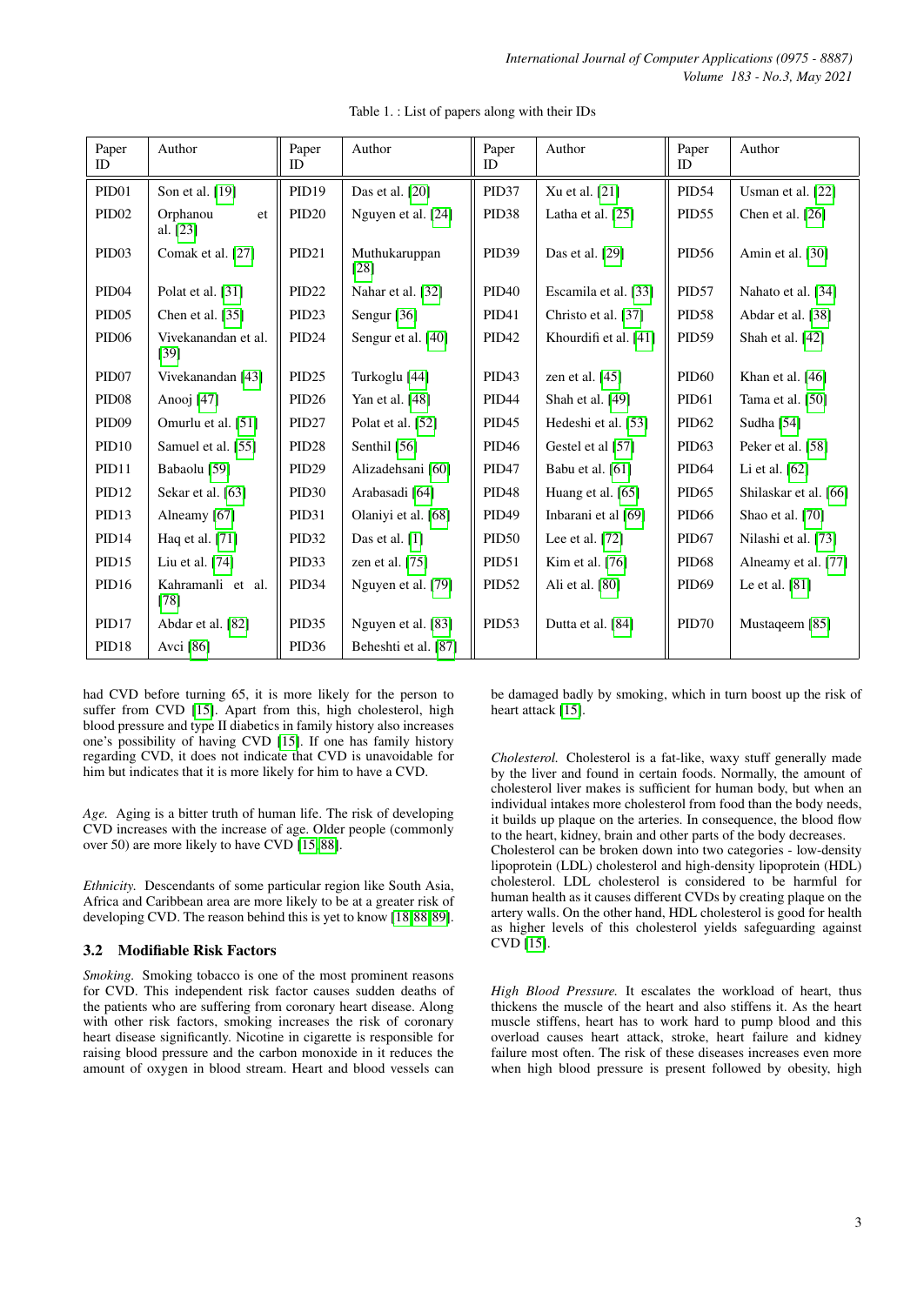blood cholesterol levels, smoking or diabetes [\[15\]](#page-12-11).

*Obesity.* Obese individuals or in other word people with excess body fat - specially fat around the waist - have more possibility of developing CVD. They are also at risk even if other risk factors are absent. Obesity increases the workload of heart, raises blood pressure and LDL cholesterol level, and also lowers the HDL cholesterol level. All together, these can boost up the risk of CVD [\[15\]](#page-12-11).

*Diabetes.* Human body needs energy for doing each and every work in day to day life. They get the energy from glucose. It is necessary to move glucose from the food to body cells for energy and a hormone called insulin helps the job to get done. If someone has diabetes, his/her body neither makes sufficient insulin nor can it use its own insulin, or both. Diabetes is a condition that makes the sugar build up in the blood. High level of sugar causes damage to the artery walls and also paves the way of building up fatty deposits. When these fatty substances heap up in the arteries, they may lead to coronary heart disease [\[15\]](#page-12-11).

*Other Risk Factors.* There are many more risk factors for CVDs. Having an unhealthy, poor nutrient diet seriously affects the heart by increasing blood pressure, LDL cholesterol and decreasing HDL cholesterol. It also affects the sugar and salt levels in the blood. Drinking too much alcohol often leads to CVD by raising blood pressure. So if anyone wants to drink alcohol, it should be moderate. Physical inactivity leads to heart diseases as well and it is the root of many other risk factors of CVD. Example includes - overweight, high blood pressure, high cholesterol, diabetes and many more. A person who is physically active has many benefits such as - reduced cholesterol levels, decreased obesity, well-functioned heart to pump blood around the body [\[15\]](#page-12-11).

## <span id="page-3-0"></span>4. ARTICLE SELECTION STRATEGY

The papers were found out after a thorough search in IEEE Xplore, ScienceDirect, ACM Digital Library, Hindawi, Springer and PubMed. These databases provide hundreds of thousands of journals and conference papers. Only the articles which contain some specific word in title, abstract or keyword segment were selected for further evaluation. The databases were searched using words *diagnosis/prognosis/classification* of *cardiovascular disease/coronary artery disease/heart valve disease/heart failure* using *machine learning/artificial intelligence/data mining/neural network*. Numerous articles popped up having these words in title or abstract or keyword segment. From these numerous articles only those articles were selected which -

- (1) were published in Q1, Q2 or Q3 ranked journals, or A\*, A or B ranked conferences. A few papers that did not belong to these categories were selected because of their highly influential content.
- (2) propose new methods to diagnosis/prognosis/classify CVD/Coronary artery disease(CAD)/heart valve disease/heart failure.
- (3) implement existing methods or technologies for diagnosing CVD/CAD/heart valve disease/heart failure.

Some articles were promising but could not be selected for some issues.

- (1) Papers containing no classification/diagnosis methods but only medical issues (i.e why these diseases are increasing day by day, what is the reason behind these diseases and so on)
- (2) Review papers were not considered.
- (3) Duplicate papers were discarded

Table [1](#page-2-0) demonstrates the selected papers. A large number of research articles have been selected for this reviewing work. Each selected research article has been assigned an unique ID. Figure [2](#page-3-2)

<span id="page-3-2"></span>

Fig. 2: Number of papers in each year from the timeline 2001 to 2020

provides comprehensive information about these selected articles. AI based CHD detection has been commenced long ago. But effectively this started from 2001. There is barely any research work until 2008. There is a substantial growth in paper from 2008.

#### <span id="page-3-1"></span>5. DATASETS

In total, 20 datasets have been considered which were collected from different sources. Some datasets were collected from online dataset repositories and some other were collected from different hospitals and medicals of different countries, for example Turkey, South Korea, China, Croatia, Pakistan and so on. Only the datasets which have been used by authors for the diagnosis of CVD, CAD and valvular heart disease are considered here. To make the review process more clear, each dataset is given an unique ID, which has been shown in table [2.](#page-4-0) So in the remaining of this paper, datasets' ID will be used to describe any of these datasets. The number of instances and attributes of these datasets differ considerably. Table [3](#page-4-1) has enlisted each and every dataset along with their corresponding attributes and instances. *Dataset 06*, the smallest dataset, contains only 84 instances and 9 attributes, used for diagnosis of CVD. On the other hand, the largest dataset, *Dataset 17*, has 36 attributes and 37079 instances.

*Dataset 01* is the most used dataset for heart disease diagnosis, named *Cleveland Dataset*. This dataset has been used in thirteen papers for diagnosis of heart disease. As a matter of fact, this dataset is a subset of 14 attributes of *Heart Disease Dataset* available at [\[90\]](#page-15-9). The original dataset contains 75 attributes. Cleveland dataset attributes are of three types - categorical, integer and real, and contains some missing values. Among its 303 instances, 297 instances are free of missing values. As the authors were not willing to handle missing values, they used 297 instances instead of 303 instances [\[1,](#page-12-0) [55,](#page-14-2) [67,](#page-14-14) [71\]](#page-14-18).

*Dataset 02* was collected from Southwest Hospital and Dajiang Hospital located in China [\[48\]](#page-13-23). This dataset has total 352 cases and several missing values, so the authors adopted the substituting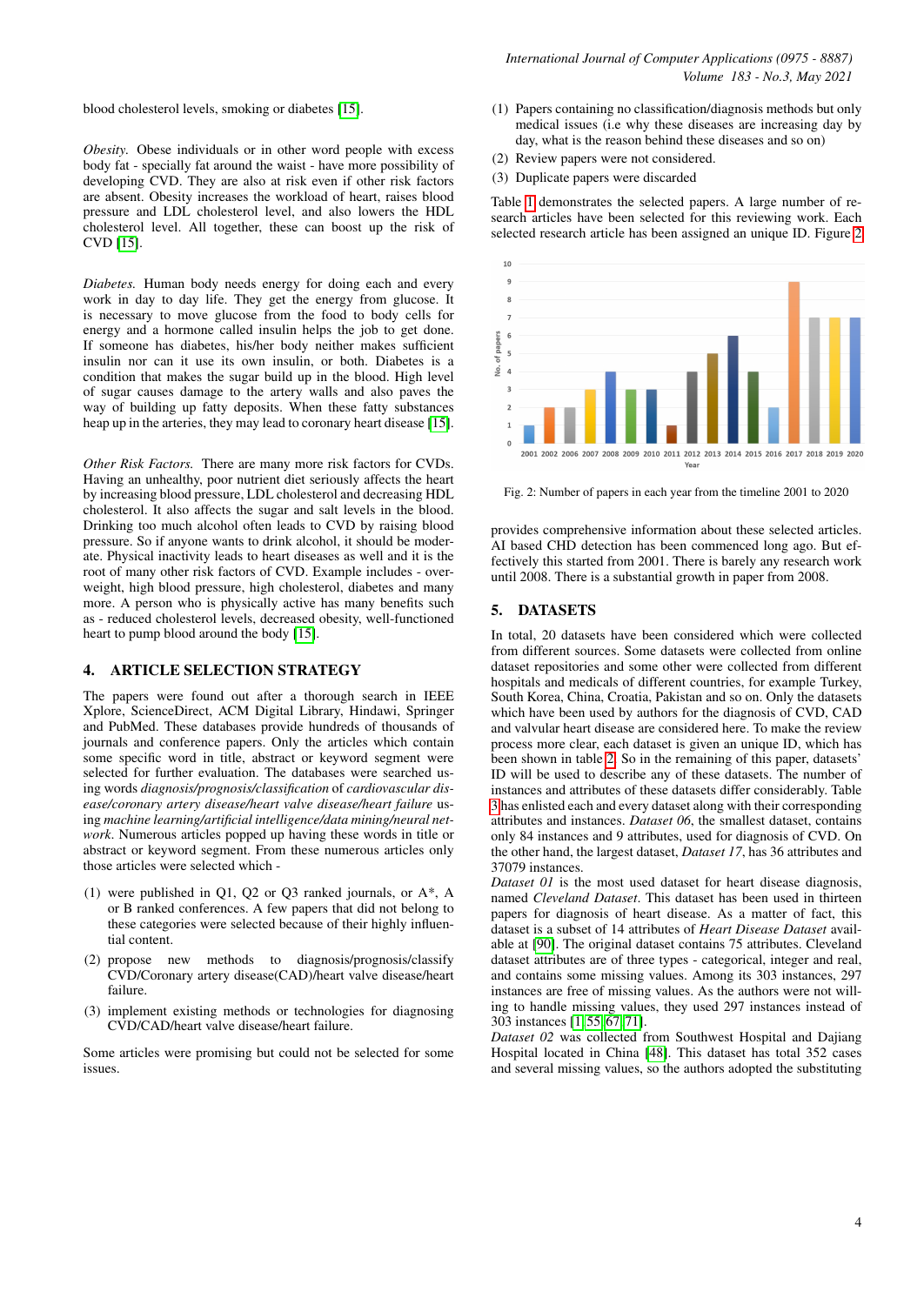Table 2. : Assigned Dataset ID

<span id="page-4-0"></span>

| Dataset ID | Paper ID                                                                                                                                                                                                                                                 |
|------------|----------------------------------------------------------------------------------------------------------------------------------------------------------------------------------------------------------------------------------------------------------|
| Dataset 01 | PID06, PID07, PID08, PID10, PID13, PID14, PID16,<br>PID20, PID21, PID22, PID27, PID28, PID32, PID38,<br>PID40, PID41, PID42, PID44, PID45, PID47, PID48,<br>PID50, PID52, PID56, PID58, PID59, PID60, PID61,<br>PID62, PID65, PID66, PID67, PID68, PID69 |
| Dataset 02 | PID <sub>26</sub>                                                                                                                                                                                                                                        |
| Dataset 03 | PID17, PID29, PID30, PID54, PID58, PID60, PID61                                                                                                                                                                                                          |
| Dataset 04 | PID03, PID18, PID19, PID23, PID24, PID25                                                                                                                                                                                                                 |
| Dataset 05 | PID20, PID44, PID49, PID65                                                                                                                                                                                                                               |
| Dataset 06 | PID <sub>05</sub>                                                                                                                                                                                                                                        |
| Dataset 07 | PID <sub>09</sub>                                                                                                                                                                                                                                        |
| Dataset 08 | PID <sub>11</sub>                                                                                                                                                                                                                                        |
| Dataset 09 | PID15, PID31, PID39, PID41, PID43, PID46, PID54,<br>PID56, PID57, PID61, PID63, PID67                                                                                                                                                                    |
| Dataset 10 | PID <sub>12</sub>                                                                                                                                                                                                                                        |
| Dataset 11 | PID08, PID21, PID30, PID40, PID44, PID45, PID54,<br>PID59, PID61, PID65, PID66                                                                                                                                                                           |
| Dataset 12 | PID08, PID30, PID44, PID45, PID59, PID65, PID66                                                                                                                                                                                                          |
| Dataset 13 | PID30, PID45, PID65, PID66                                                                                                                                                                                                                               |
| Dataset 14 | PID <sub>02</sub>                                                                                                                                                                                                                                        |
| Dataset 15 | PID <sub>37</sub>                                                                                                                                                                                                                                        |
| Dataset 16 | PID51                                                                                                                                                                                                                                                    |
| Dataset 17 | PID <sub>53</sub>                                                                                                                                                                                                                                        |
| Dataset 18 | <b>PID54</b>                                                                                                                                                                                                                                             |
| Dataset 19 | PID54, PID64                                                                                                                                                                                                                                             |
| Dataset 21 | PID70                                                                                                                                                                                                                                                    |

mean method to handle this. This dataset has been used to classify five heart diseases - CAD, Rheumatic valvular heart disease, Hypertension, Chronic cor pulmonale, Congenital heart disease which has 86, 82, 71, 60 and 53 cases, respectively.

Another dataset, *Dataset 03*, available at UCI machine learning repository under the name *Z-Alizadeh Sani dataset* has 303 instances among which 216 CAD affected patients and 87 normal healthy people [\[90\]](#page-15-9). There are 54 attributes(integer and real type) and no missing values. This dataset has been used by the authors for diagnosing coronary artery/heart disease [\[60,](#page-14-7) [64,](#page-14-11) [82\]](#page-15-1).

*Dataset 04* was collected from the Cardiology Department of Firat Medical Center, Turkey. In this dataset, every single audio Doppler Heart Sound signals were obtained from the Acuson Sequoia 512 Model Doppler Ultrasound. The Doppler ultrasonic flow transducer was used in a continuous operating mode of 2 MHz. For collecting these signals, each person's aortic and mitral valves were studied. Among 215 samples (132 men and 83 women), 56 people had normal aortic valves and 54 people had abnormal aortic valves, and 39 people had normal mitral valves and 66 people had abnormal mitral valves.

<span id="page-4-1"></span>Table 3. : Dataset information about attributes and instances

| <b>Attributes</b> | Instances |
|-------------------|-----------|
| 13                | 303       |
| 40                | 352       |
| 54                | 303       |
| 91                | 215       |
| 44                | 267       |
| 9                 | 84        |
| 8                 | 1254      |
| 23                | 480       |
| 13                | 270       |
| 38                | 2267      |
| 13                | 294       |
| 13                | 123       |
| 13                | 200       |
|                   | 1427      |
| 8                 | 7360      |
| 16                | 4146      |
| 36                | 37079     |
| 7                 | 209       |
| 12                | 131       |
| 18                | 1070      |
|                   |           |

Another dataset that can be found in UCI machine learning repository is *Dataset 05*, named SPECTF Dataset [\[90\]](#page-15-9). Single Proton Emission Computed Tomography (SPECTF) images were processed to extract 44 continuous attributes or features that best describes the original images. All the continuous attributes have integer values ranging 0 to 100. Among 267 instances, 55 instances belong to class 0 and 221 instances belong to class 1, and none contain any missing values.

*Dataset 06*, the smallest dataset, contains only 84 samples among which 60 samples were from healthy individuals and 24 samples were from cardiovascular patients. The dataset does not have missing values.

The samples of *Dataset 07* were collected from the Cardiology Clinic of Trakya University Medical Faculty, Turkey between the time period of January, 2002 and February, 2003. Among 1254 samples, coronary artery disease was present in 865 samples and absent in 380 samples. There is no missing value in the dataset. The authors did not mention the type of the attributes.

In *Dataset 08*, 480 samples were gathered from the patients who underwent EST and coronary angiography. Two experienced cardiologists evaluated the EST results and angiographic images. The authors did not mention from where they collected these samples or if there is any missing values [\[59\]](#page-14-6).

*Dataset 09* is another dataset that can be found in UCI machine learning repository under the name Statlog(Heart) Dataset [\[90\]](#page-15-9). The dataset has 270 instances and 13 attributes; the types of the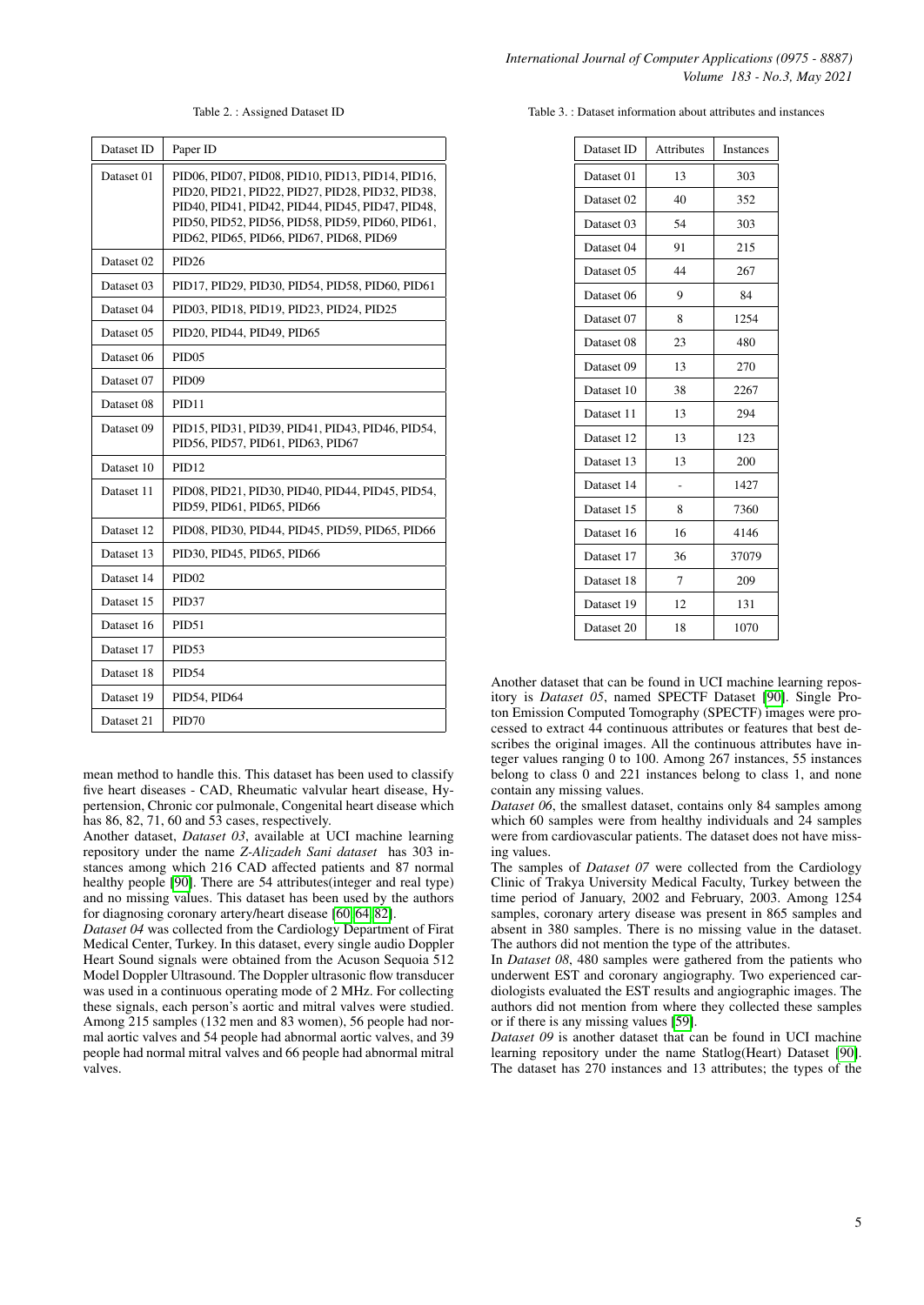attributes are - real, ordered, binary and nominal. No missing value has been found in this dataset.

*Dataset 10* contains 38 attributes and 2267 samples. The samples of cardiovascular patients were collected from two universities of China and healthy samples were gathered randomly. There is no missing value in the dataset. The dataset has been used to diagnose CVD.

*Dataset 11, Dataset 12 and Dataset 13* are the three datasets that have been used in Heart Disease Dataset along with *Dataset 01*. The name of these three datasets are - Hungarian Dataset, Switzerland Dataset and VA long beach dataset, respectively and all these three datasets can be found in UCI machine learning repository. These datasets are not as popular as Dataset 01 (Cleveland Dataset) because they contain missing values in huge amount. Datasets with this much missing values cannot be used to train any network. So, imputation is needed for these datasets.

*Dataset 14*, named Stulong, was collected from a diachronic study of atherosclerosis primary prevention. Table [3](#page-4-1) does not contain the number of instances of this dataset because the authors did not mention it. After feature selection process, they found 16 features responsible for CVD. To impute missing values, missforest method has been used.

*Dataset 15* has been collected from the hospitals located in north and south China. This is one of the largest datasets used by the authors containing 7360 instances. The dataset had some missing values which is very much normal in case of this type of large datasets; the authors have just discarded those instances which had missing values. This dataset has been used for the classification of presence or absence of coronary artery disease.

Another dataset which has been created by taking data from survey is *Dataset 16*. The data for this dataset have been collected from the 6th Korea National Health and Nutrition Examination Survey (KNHANES-VI). The authors have used this dataset for finding out from which coronary artery disease an individual is suffering. Among 4146 samples, 3031 had low and 1115 had high CVD risk. *Dataset 17* is the largest dataset containing 37079 instances and 36 attributes. It is a highly imbalanced dataset used for predicting the frequency of coronary artery disease. The data were collected from National Health and Nutritional Examination Survey (NHANES) in the time period from 1999-2000 to 2015-2016. It contains 35,779 instances of non-CAD people and 1300 instances of CAD patients which makes the dataset imbalanced. The aim of the authors was to propose a model which can generate highly accurate result trained by imbalanced dataset; so they needed a highly imbalanced dataset and so used this one.

Another dataset, available in online dataset repository, is *Dataset 18*, named Eric. This dataset contains 7 attributes and 209 instances and has been used for classifying normal people and those people who have risk of suffering from heart diseases.

*Dataset 19* is a dataset that is available in UCI machine learning repository like some other datasets. It contains 132 instances and 12 attributes. Some of the instances contain missing values. This dataset has been used in two articles, PID54 and PID64, and in both articles, the authors have used this dataset for heart disease classification.

*Dataset 20* was collected from a hospital located in Pakistan. The patients who were admitted to that hospital for heart disease and also the people who went the hospital for regular check-up were considered to create this dataset. This dataset has 19 attributes and 1070 instances and contains some missing values.

Some datasets have common attributes like age, sex, chest pain and so on. For example, Cleveland dataset, Hungarian dataset, Switzerland dataset, Statlog dataset and some other datasets contain same features. On the contrary, some datasets have unique features such as Z-Alizadeh Sani Data Set contains some features like current smoker, ex-smoker and many more. However, some datasets contain many irrelevant and redundant features which make the training process long. So, feature selection is needed for these datasets. Another problem is that, some of the datasets have missing values. Missing values sometimes can create huge burden if they are not handled properly. In some papers, authors have just discarded the samples containing missing values which may affect the classification greatly.

# <span id="page-5-0"></span>6. FEATURE SELECTION

The datasets that have been used by the authors for diagnosing different cardiovascular diseases, often contain some features or attributes that are of no use for the diagnosis job. Moreover, some datasets contain redundant attributes. These counterproductive as well as redundant features have negative influence as they increase the diagnosing time i.e, training time and also make the model overfit. So, having many features that are useless, irrelevant and redundant can be very burdensome [\[91,](#page-15-10) [92\]](#page-15-11).

Feature selection is a process that removes the unnecessary, irrelevant (or partially relevant) and redundant features/attributes from a dataset and makes a subset of the original dataset that is useful for pattern mining and knowledge discovery. As the subset contains only relevant and useful attributes, it helps to reduce training time as well as prevents the model to be overfit for unseen samples [\[93\]](#page-15-12). Feature selection algorithms do not amend the representation of data, they just create a subset of attributes from the dataset [\[91\]](#page-15-10). If the feature selection algorithm is capable of finding a suitable subset of features, then it can make the model perform better and acquire greater accuracy than it had before [\[94\]](#page-15-13). For this benefit, authors opt for feature selection algorithms before training their model.

Feature selection algorithms select features automatically that contribute the most to predict the output level. These algorithms give scores to each and every feature according to the importance to predict the output level. Then the best features are kept while discarding others. No irrelevant or partially relevant features remain present after feature selection. The model is trained based on the most relevant features and so gets higher accuracy, less training time and no over fitting.

Not all papers that have been considered in this literature, used feature selection methods. There is an obvious reason behind this. A majority of authors who had been working on cardiovascular diseases (absence or presence of CVD or finding out the risk factors of CVD), considered Cleveland Heart Dataset (Dataset 01) which is already reprocessed; that means, there is an available version of this dataset where all unnecessary, irrelevant or partially relevant features are discarded. Not only Dataset 01 but also some other datasets, used by a number of authors, is reprocessed. As these authors had already been using reprocessed datasets, they did not need any feature selection method.

The authors who had worked on raw or not processed datasets, and also the authors who were willing to find risk factors or more interrelated features, used feature selection methods. Table [4](#page-16-0) shows some feature selection methods used in different papers. From this table, it can be easily observed that only few papers have used just one feature selection technique before applying the updated dataset to any classifier. Most of authors have used hybrid feature selection techniques where sometimes they combined two or more feature selection algorithms, and sometimes they have used feature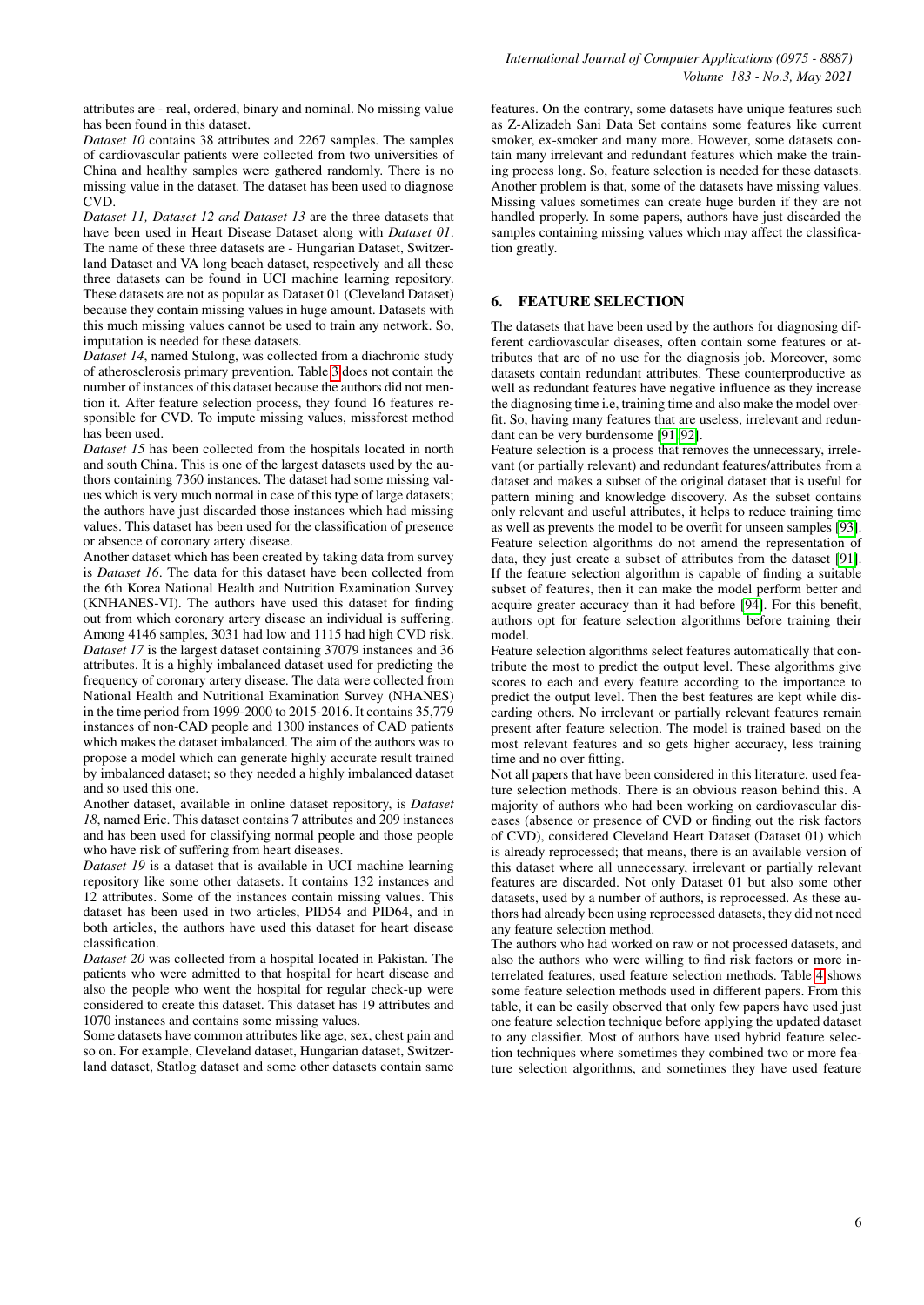optimization algorithms and/or feature weighting algorithms along with feature selection techniques.

A bunch of authors had worked on classification of heart valve disease. For this, they considered Doppler Heart Sound (DHS). So, instead of feature selection method, they had to use feature extraction methods on DHS signals. For feature extraction - discrete wavelet transform and wavelet entropy were used in PID18; wavelet decomposition and wavelet entropy were used in PID19; wavelet decomposition, STFT(short time furier transformation) and after these two, wavelet entropy was used in PID23, PID24 and PID25.

## <span id="page-6-0"></span>7. HANDLING MISSING VALUES

Missing value means an unrecorded data of a feature for a sample in a dataset. It is an obvious problem that occurs in almost all datasets. This is mentioned as *problem* because a dataset containing missing values can dwindle the analytical power of a system, and can generate distorted output/classification which leads to inoperative conclusions. So, researchers need to handle missing values to avoid these problems [\[95,](#page-15-14) [96\]](#page-15-15).

Some of the datasets, that have been used in the articles mentioned in Table [1,](#page-2-0) contain missing values. To get rid of this, some authors just simply discarded the samples which contains missing values. But, not all time, this is a solution. If any dataset contains a huge amount of missing values, they cannot be just discarded because this will lead to discarding a lot of samples which is not feasible as other attribute values of those samples might be helpful for training the system. Again, that dataset cannot be used for training any system because a system cannot be trained using a dataset containing that much missing values. In this case, imputation of missing value is used. Some of the authors have used missing value imputation techniques.

Table  $\bar{5}$  shows the techniques used by the authors to handle missing values. The articles that are not included in this table either just discarded the instances containing missing values or have not mentioned how they dealt with this problem. Majority of the authors have chosen the simplest way - discarded the missing value contained instances. The reason behind this is Dataset 01 is the most used dataset and this dataset contains only six samples with missing values. So this is feasible to discard these samples. But for other datasets, corresponding authors have used several techniques for the imputation of missing values.

# <span id="page-6-1"></span>8. METHODOLOGY

The articles considered for this work, used several supervised and unsupervised learning algorithms for classifying CVD, CAD, heart valve disease and so on. Each and every author has worked with some existing classifiers and fine-tuned them to work better on these diseases. Many of them have also used some hybrid methods combining two or more existing methods. The following part of this section has described some of the existing classification algorithms.

## 8.1 ANN and MLP

The most used predictor that has been used for classification is Artificial Neural Network(ANN). It was originated to replicate the way human brain works to evaluate information [\[97\]](#page-15-16). ANN is a supervised machine learning technique that amalgamates artificial neurons for processing data to find out necessary information from them [\[98\]](#page-15-17). It has adjustable fine-tuning operator (weight) that changes with external and/or internal information that circulates through the network. ANN has three main components - input layer, hidden layer and output layer. Input layer takes external data values and transmits them forward by assigning random weights which get updated in next layer(s). There can be several hidden layers between input and output layer depending on the need. This layer is optional; not all ANN has this layer. The sum of the products inputs and weights of each neuron are calculated and if the calculated value satisfies a threshold value, a neuron fires output which may work as input of next neuron. After such calculations in each hidden unit of each hidden layer, output layer finally outputs the predicted class. As it has self-learning capabilities, the more data are fed to ANN the more accurate becomes its classification. Figure [3](#page-6-2) shows an Artificial Neural Network.

<span id="page-6-2"></span>

Fig. 3: Example of an ANN which have 1 input layer, 2 hidden layers and 1 output layer

Depending on the architecture, mathematical operations and required parameters ANN can be of several types - feedforward neural network, radial basis function neural network, Kohonen selforganizing neural network, convolutional neural network and many others. Multilayer Perceptron (MLP) is an extension of feedforward neural network. Feedforward neural network is the simplest form of ANN where it can have several hidden layers or no hidden layer at all. But in case of MLP, it contains at least one hidden layer. It can learn from non-linear functions and often trained by backpropagation algorithm.

## 8.2 SVM

Support Vector Machine (SVM) is a supervised binary classifier. It can be used for both classification and regression. SVM does the classification job by determining a decision boundary or hyperplane. The hyperplane is not influenced by all data points but by support vectors. Support vectors are nothing but the co-ordinates of single observation. The hyperplane is measured by keeping largest margin possible from the support vectors of both classes [\[99\]](#page-15-18). SVM classifies N-dimensional data objects by determining a single hyperplane. Here, N is the number of input features. Initially not all N-dimensional data objects can be separated using a single hyperplane but if the N-dimensional data objects are mapped to a higherdimension they become separable by a single hyperplane. SVM follows this technique and keeps increasing the dimension until the objects are separable.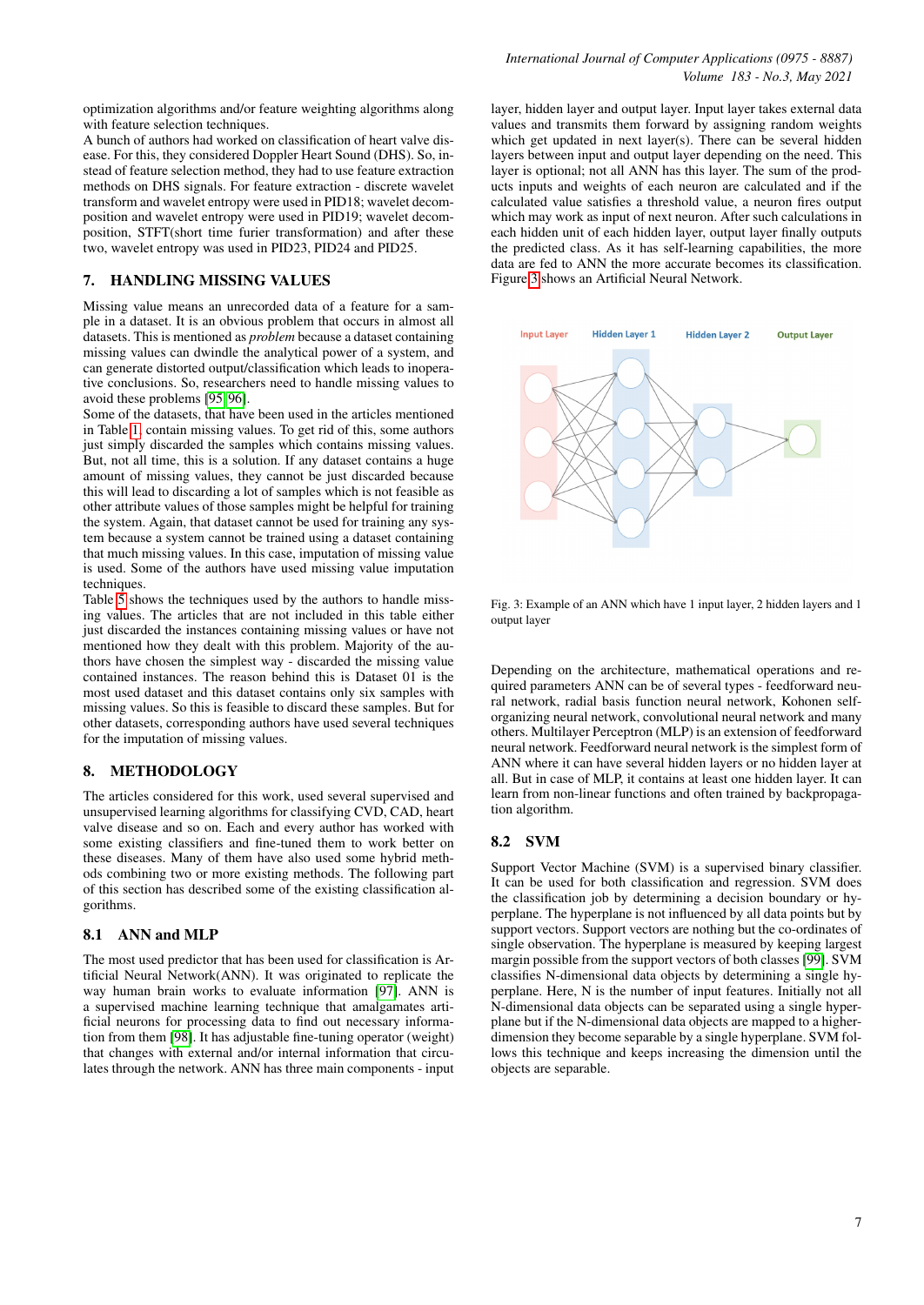

Fig. 4: A binary SVM classifying two classes using a hyperplane

## 8.3 K-NN

K-Nearest Neighbour (K-NN) is the simplest supervised learning method used for both classification and regression but mostly used for classification problems. It is a non-parametric learning algorithm and depends only on memory. When a new data point is considered for predicting its class label, this algorithm uses similarity distance measure [\[100\]](#page-15-19). At first k nearest neighbours are selected



Fig. 5: K-Nearest Neighbour classifier

from the data point and votes are taken from that neighbouring data points measured by a distance function. Euclidean, Manhattan, Minkowski distance measures are used for continuous features and Hamming distance measure is used for categorical feature. k can be any positive integer value. The class label which gets the most vote, becomes the label of that data point [\[40\]](#page-13-15).

#### 8.4 Naive Bayes Classifier

Naive Bayes classifier is a supervised probabilistic classifier based on Bayes' theorem. The central objective of this classifier is the conditional independence of each feature present in a dataset i.e.

this classifier assumes that the presence of an feature is not dependent on the presence of any other feature in a dataset [\[71\]](#page-14-18). For a feature vector, it calculates the posterior probability from likelihood, class prior probability and evidence prior probability. The class which has the largest posterior probability, will be assigned as class label to the feature vector [\[101\]](#page-15-20). The formula for calculating posterior probability -

|                                                                    | P(evidence outcome)P(outcome)                                  |
|--------------------------------------------------------------------|----------------------------------------------------------------|
| $P(outcome  evidence) =$                                           | P(evidence)                                                    |
| Where.                                                             |                                                                |
| $P(\text{outcome} \text{evidence}) = \text{posterior probability}$ |                                                                |
|                                                                    | $P$ (evidence outcome) = probability of likelihood of evidence |

 $P$ (outcome) = class prior probability P(evidence) = evidence prior probability

#### 8.5 Decision Tree

Decision tree is a supervised learning algorithm which is very convenient to show the paths that lead to various possible outcomes. It is comprise of several nodes and branches. Decision tree is like any biological tree with an exception - the root is in the top and leaves are in the bottom. Nodes of a decision tree represent conditions. Branches coming out from a node represent different decisions. Finally, leaf nodes represent the outcome of the entire path [\[102\]](#page-15-21). Because of this simplicity, decision trees are widely used for classification and regression problems.

There are several variants of decision trees. ID3 (Iterative Dichotomiser 3) creates a multiway tree but it is designed only for categorical features. The tree is allowed to grow to maximum size and then pruning is generally applied to reduce the size of the tree and forestall overfitting for unseen data. C4.5 is a descendant of ID3 and removes the limitation of features being only categorical. It generates a ruleset from the output of ID3 and then accuracy of each rule is evaluated. Another version, C5.0, generates smaller ruleset than C4.5 and hence use less memory. CART, similar to C4.5, supports numerical features and does not generate any ruleset.

#### 8.6 Fuzzy Logic System

Computer can understand only binary numbers and so binary system takes some precise input and produces only two outputs; either TRUE(1) or FALSE(0). This resembles human's decision YES and NO. But in real world, not all decisions can be only YES and NO. Here comes the Fuzzy Logic System, introduced by Zadeh, output of which includes a possible range between 1 and 0 [\[103\]](#page-15-22). Fuzzy logic system produces sustainable yet specific output with respect to vague, distorted, or ambiguous input. It has four main parts in its architecture - fuzzification module, rule base, inference engine and defuzzification module.

## 8.7 Model Infographics

Above 95% of heart disease detection papers considered for this research have used supervised classification algorithms. Only a few papers reported application of unsupervised algorithms such as clustering. Altogether lots of algorithms have been used for detection of different heart diseases. Every single author has used one or more base classifiers in accordance with some other algorithms to do the classification job more accurately. Many authors have suggested some new variants of some algorithms for this.

Figure [6](#page-8-0) shows different supervised and unsupervised algorithms that have been applied on different datasets. It can be observed that most of the techniques have been applied on Dataset 01, and the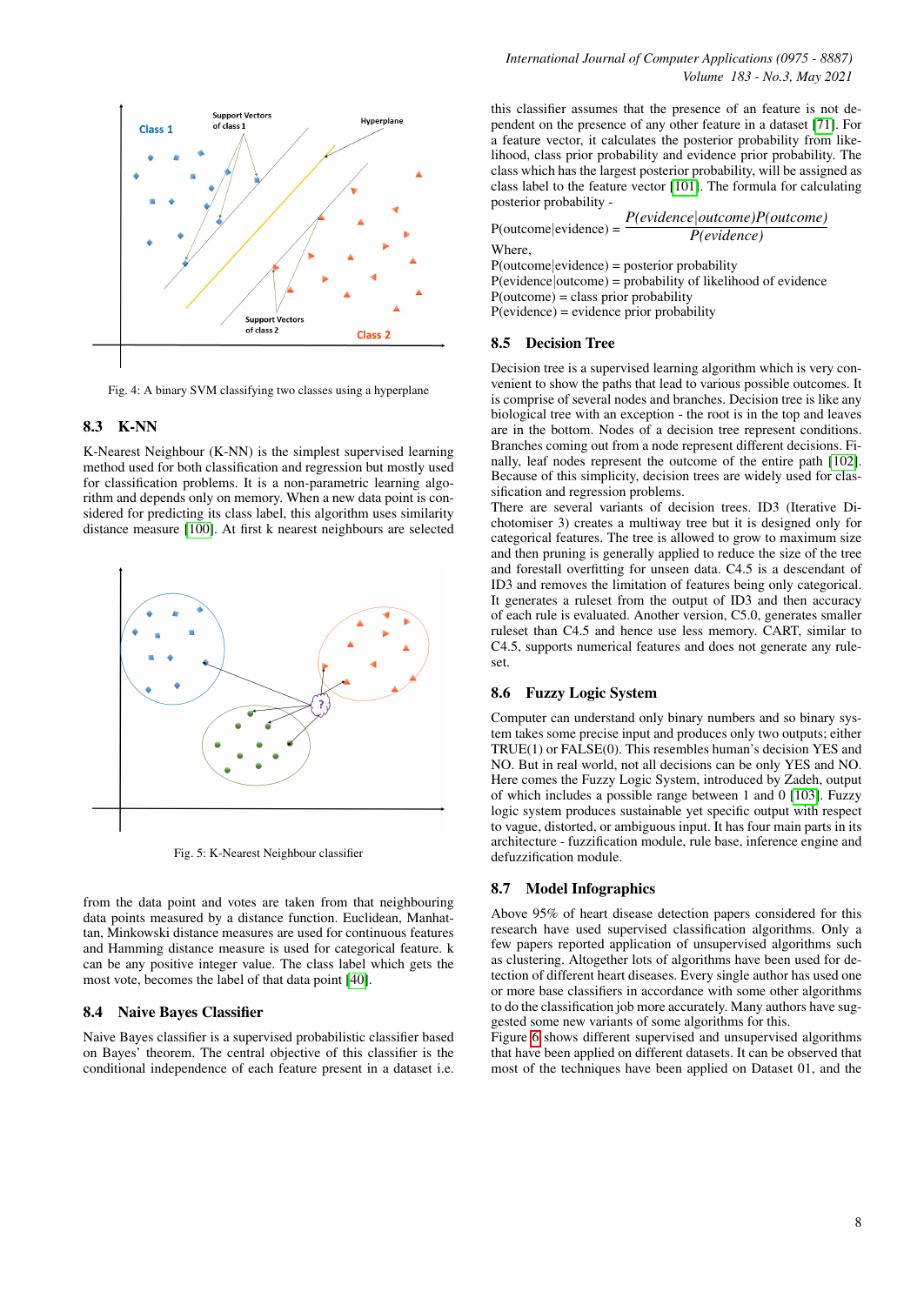<span id="page-8-0"></span>

Dataset 01 Dataset 02 Dataset 03 Dataset 04 Dataset 04 Dataset 05 Dataset 06 Dataset 07 Dataset 08 Dataset 09 Dataset 10 Dataset 11 Dataset 12 Dataset 13 Dataset 14 Dataset 14 Dataset 15 Dataset 16 Dataset 17 Dataset 18 Dataset 19 Dataset 20

<span id="page-8-1"></span>

Fig. 6: Datasets that were selected for applying different techniques for heart disease detection

Fig. 7: Most commonly used AI techniques for heart disease ditection

first two most used techniques are SVM and ANN. Fuzzy Logic System and Random Forest are the next two most used algorithms that have been applied on different datasets. Figure [7](#page-8-1) shows the statistics from a different angle. It shows how many papers have

used a single algorithm for classifying different types of heart diseases. In essence, SVM and ANN are the mostly used algorithms that have been vastly applied on different datasets as well as used by several papers.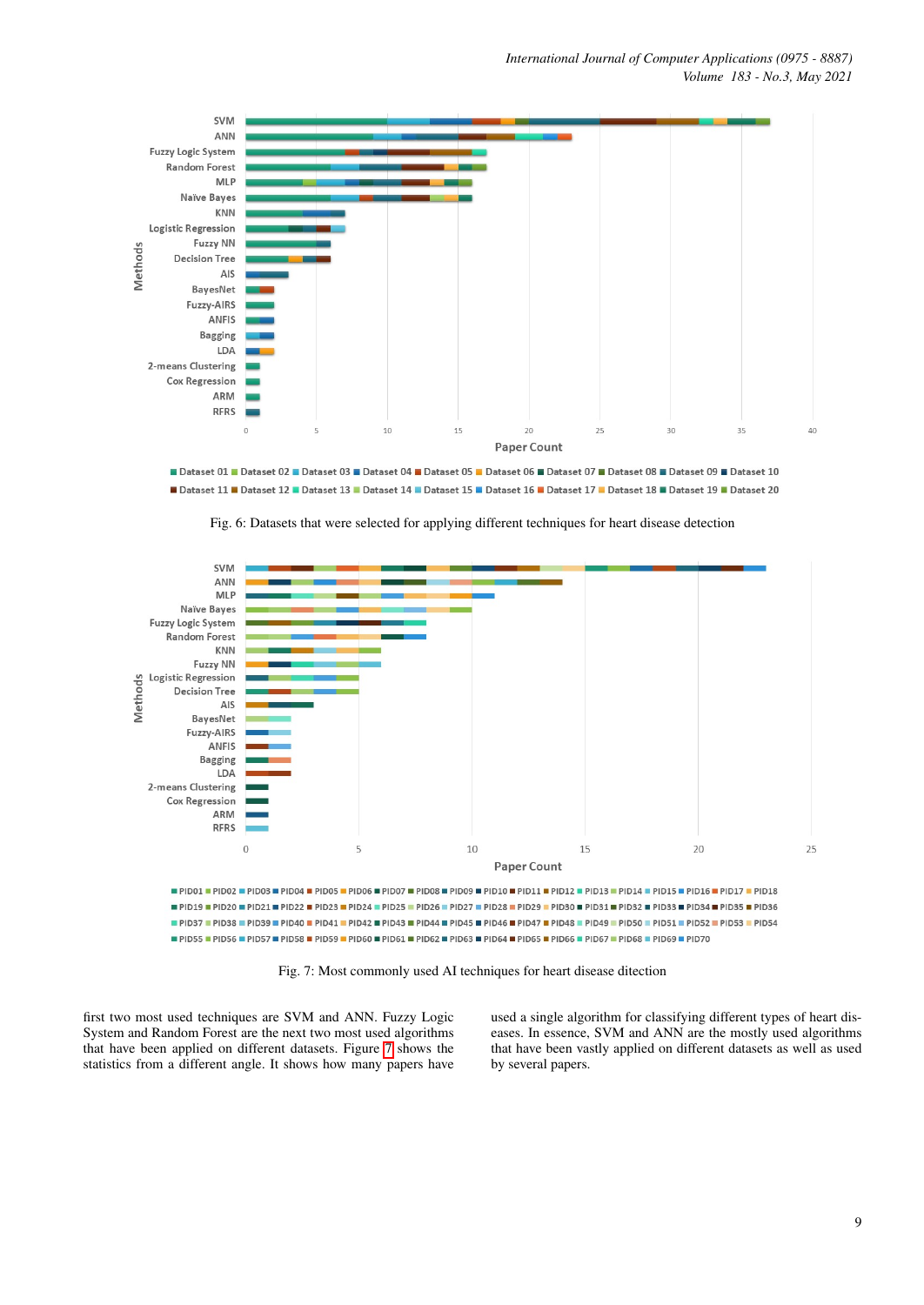Over the year, the popularity of different methods changes. From Figure [8,](#page-9-0) it can be observed that SVM was applied for the first time in 2001 and has been used as a top classifier till today. One year after SVM, in 2002 MLP was considered as base classifier for the first time and it is one of those classifiers which are still being used as base classifier. Figure [8](#page-9-0) also shows that, in 2007 several algorithms were applied initially in this classification matter and this cycle of using different techniques for this particular problem keeps going henceforth till today. Some classifiers were popular for a certain period but after that, they lost their popularity. For example ANFIS and AIS were used in the early years as classifier but after 2009 none of these algorithms have been used.

## <span id="page-9-1"></span>9. PERFORMANCE EVALUATION METRICS

Building a predictive model is not the main goal of any author. A predictive model has to be robust and give high performance for unseen samples as well. Hence and accordingly, a model has to be evaluated before predicting real world unseen data. There are dozens of evaluation metrics for this job. The evaluation process is often accomplished by splitting a dataset into training set and testing set, and applying these metrics on both of them.

The most popular evaluation metric that has been used in almost all articles is accuracy. It is a very simple metric and easy to understand. It is simply the ratio of correctly predicted samples to the total number of sample.

# Accuracy = *Total number of samples used for prediction Number of samples correctly predicted*

For its simplicity it has been widely used but the main concern about this metric is, it cannot be used for evaluating imbalanced

datasets. In case of imbalance datasets it gives false perception of achieving high accuracy. So, for evaluating the efficiency of a predictive model, other evaluation metrics have to used besides accuracy.

Sensitivity (or, Recall) can be used along with accuracy. It is the rate of actual positive samples predicted as positive (true positive rate) and indicates how efficiently positive class was predicted by the model. It is also known as True Positive Rate (TRP).

Sensitivity = 
$$
\frac{True \ Positive \ (TP)}{True \ Positive \ (TP) + False \ Negative \ (FN)}
$$

There is another metric, specificity, almost similar with sensitivity. But it is the rate of actual negative samples predicted as negative (true negative rate). Hence it is complement to sensitivity. It shows how efficiently negative class was predicted by the model. It is also known as True Negative Rate (TNR).

$$
Specificity = \frac{True \ Negative(TN)}{True \ Negative(TN) + False \ Positive(FP)}
$$

Sensitivity and specificity, both can be calculated using confusion matrix. A confusion matrix summarizes the prediction result made by a model. It calculates true positive, false positive, true negative and false negative values to show a model's prediction performance.

Before applying any of these evaluation methods for measuring the efficiency of a model there is another important task to do and that is data splitting. Datasets are often splitted into training, test and validation sets; but sometimes one step is omitted and datasets are divided into training and test sets only. Training set is used to train the model by setting the values of different parameters along with the optimization of error function. Validation set is used for avoiding overfitting. Test set helps to find out how the model will perform

<span id="page-9-0"></span>

Fig. 8: Number of methods used in the timeline 2001-2020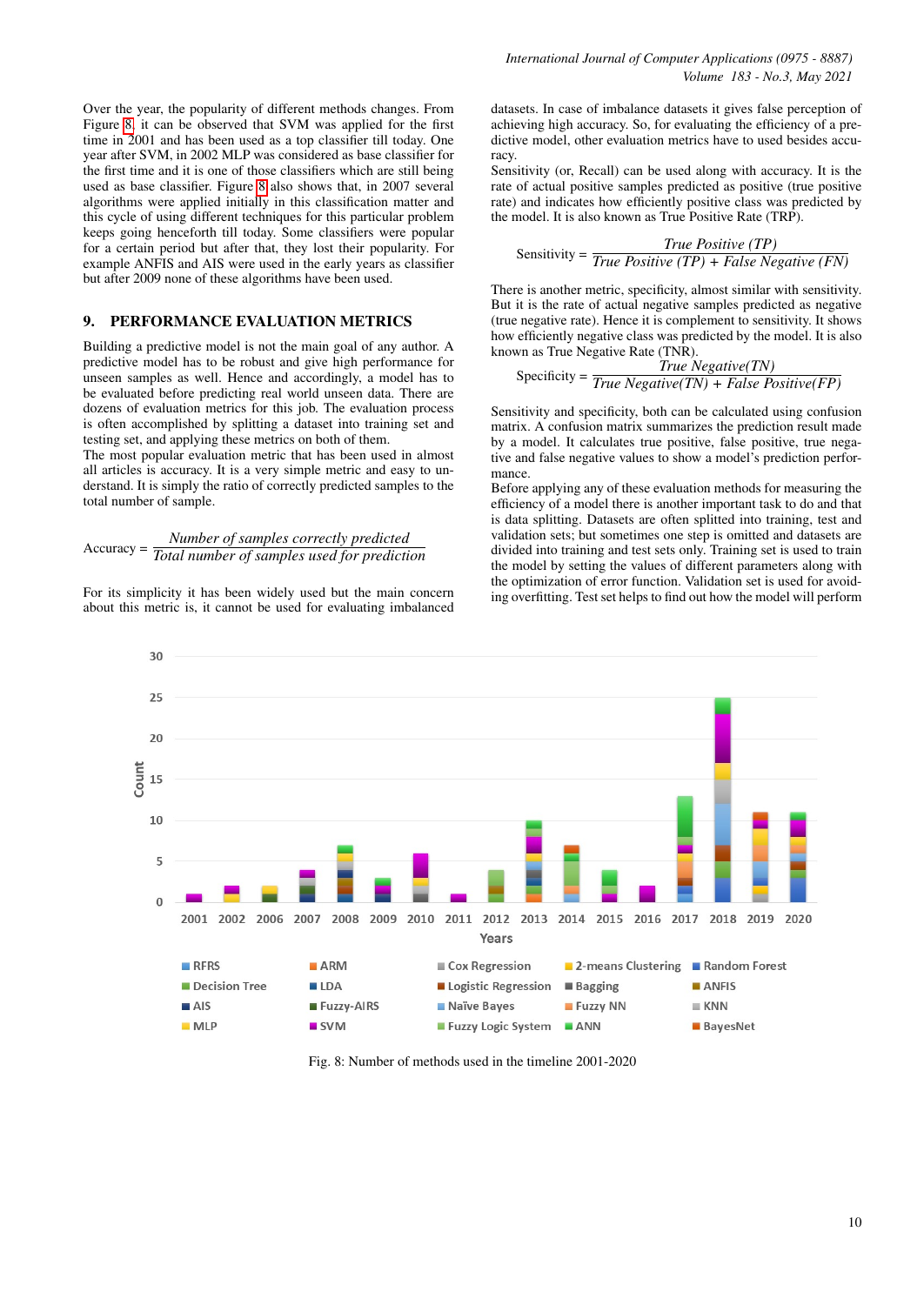for unseen samples. Evaluation metrics are applied for the test set. If no splitting is done in a dataset, proposed model has to be trained with the entire dataset and then there will be no data or sample left for testing the model before applying it in real world problem. So, data splitting is a foremost step for training any model. There are several methods for data splitting, such as cross-validation, holdout, bootstrapping, jackknife and so on.

## <span id="page-10-0"></span>10. MODEL PERFORMANCE

Authors of different articles proposed divergent models for the prediction of different heart diseases. Two types of work have been noted here. A group of authors have applied existing algorithms as mentioned in Section [8](#page-6-1) for this work. But majority of the authors have applied these algorithms with some innovations. They have blended these algorithms with some other proposed or existing algorithms to get higher performance. Both types of work have been appreciated for this research.

There is another point to discuss here and that is which disease has been considered by the authors for their articles. A bunch of authors have worked on cardiovascular diseases, but again several authors have worked on some particular cardiovascular diseases(CVD), for instance coronary artery disease(CAD) and heart valve disease. Among the considered papers, 52 of them are about classifying CVD or finding out risk factors of CVD. Classification of CAD and heart valve disease have 12 papers and 6 papers respectively. So, this section will be divided into three subsection for these three categories.

#### 10.1 Model Performance on CVD

Enormous methods have been proposed for the classification of CVD or identifying the risk factors of CVD. The articles that have been used for this are enlisted below -

| PID <sub>01</sub> | PID <sub>22</sub> | <b>PID41</b>      | PID <sub>57</sub> |
|-------------------|-------------------|-------------------|-------------------|
| PID <sub>04</sub> | PID <sub>26</sub> | <b>PID42</b>      | <b>PID59</b>      |
| PID <sub>05</sub> | PID <sub>27</sub> | <b>PID43</b>      | PID <sub>60</sub> |
| <b>PID06</b>      | PID <sub>28</sub> | <b>PID44</b>      | <b>PID61</b>      |
| PID <sub>07</sub> | PID31             | <b>PID46</b>      | <b>PID62</b>      |
| PID <sub>08</sub> | PID <sub>32</sub> | PID <sub>47</sub> | PID <sub>63</sub> |
| PID <sub>10</sub> | PID <sub>33</sub> | PID <sub>48</sub> | <b>PID64</b>      |
| PID <sub>12</sub> | <b>PID34</b>      | <b>PID49</b>      | <b>PID65</b>      |
| PID <sub>13</sub> | <b>PID35</b>      | <b>PID50</b>      | <b>PID66</b>      |
| PID <sub>14</sub> | <b>PID36</b>      | <b>PID52</b>      | PID <sub>67</sub> |
| PID <sub>15</sub> | PID <sub>38</sub> | <b>PID54</b>      | <b>PID68</b>      |
| PID <sub>16</sub> | <b>PID39</b>      | <b>PID55</b>      | <b>PID69</b>      |
| PID <sub>20</sub> | <b>PID40</b>      | <b>PID56</b>      | PID70             |
|                   |                   |                   |                   |

PID22 is reported for identifying risk factors of CVD. All the other papers have done classification task. Most of the authors have used the evaluation metrics discussed in Section [9.](#page-9-1)

The result of each paper will be analyzed in a step-by-step procedure. For classifying CVD, some authors have applied only renowned classifiers, some applied/proposed ensemble techniques, and some other authors have applied feature selection/feature extraction/feature weighting techniques followed by some base/ensemble classifiers. After performing the classification task, many authors get very high accuracy; on the contrary, some authors do not get that much high accuracy.

For analyzing the efficiency of the articles, they have been partitioned into five categories. Table [6](#page-18-0) enlisted those articles which get classification accuracy less than 80%. Only 5 articles among 52 articles achieve classification accuracy less than 80%. Table [7](#page-19-0) shows the articles having classification accuracy between 80% and 85%. 16 articles have achieved accuracy between this range. Table [8](#page-20-0) listed 18 papers with classification accuracy in the range 85% to 90%. Table [9](#page-21-0) shows the 22 papers which have achieved accuracy in between 90% and 95%. Finally, Table [10](#page-22-0) shows the papers with best achieved classification accuracy. Each of the papers get accuracy more than 95%. If the tables are observed carefully, it can be seen that some papers are enlisted in more than one table. The reason is in many papers the authors have applied more than one technique for classifying CVD. Hence they get different accuracies for different methods, and so enlisted in more than one table.

After inspecting Table [6,](#page-18-0) Table [7,](#page-19-0) Table [8,](#page-20-0) Table [9](#page-21-0) and Table [10](#page-22-0) it can be observed that 93 techniques have been applied for classifying CVD by the authors of 52 articles. The lowest performance is achieved by PID08. It's accuracy (57.851%) along with sensitivity (52.473%) and specificity (68.75%) is lower than any other articles considered for this research work. They used their proposed feature selection technique, also handled missing values carefully and used weighted fuzzy rule base for classification but still got such a low performance. They applied these techniques on three datasets, and recorded three different performances; but for this research work only the best recorded performance has been taken.

5 articles with 7 techniques achieved accuracy less than 80% and 10 articles with 12 techniques achieved accuracy higher than 95%. The techniques which achieved accuracy in between 80% and 95% can be considered as average accuracy, i.e., the achieved accuracy is not bad but not that much good either. 74 techniques have achieved this average accuracy. SVM, ANN, MLP, fuzzy, ensemble and other techniques have been applied for this.

Among the 12 techniques, which have shown excellent performance (i.e., achieved accuracy is higher than 95%), 4 of them have used random forest algorithm as base classifier along with some other feature selection and feature weighting techniques. In total, 8 techniques have used random forest algorithm as base classifier and 4 of them have shown this level of high performance. So, it is evident that random forest algorithm helps to achieve higher accuracy most of the time.

The highest performance is achieved by PID54 and the accuracy is 100%. The applied algorithm is CSA-NB and COA-NB. Both the algorithms have been applied on the dataset *Echocardium* and achieved the mentioned accuracy. They have applied the same techniques on other four datasets but could not achieve this much high accuracy. On this note, the authors have not mentioned the sensitivity and specificity. So the only metric that has been used for measuring efficiency is accuracy.

If sensitivity is considered, three articles have shown 100% sensitivity - PID10 (method applied Fuzzy AHP + FFN), PID40 (method applied ChiSqSelector + PCA and RF) and PID41 (method applied co-operative co-operation + RF on statlog dataset). Considering specificity, two articles have shown 100% specificity - PID04 (method applied Fuzzy-AIRS-Knn based system) and PID05 (applied method Decision tree)

## 10.2 Model Performance on CAD

A bunch of articles have proposed several methods for classifying CAD. 12 articles among the selected articles have worked for the classification of CAD and the articles are -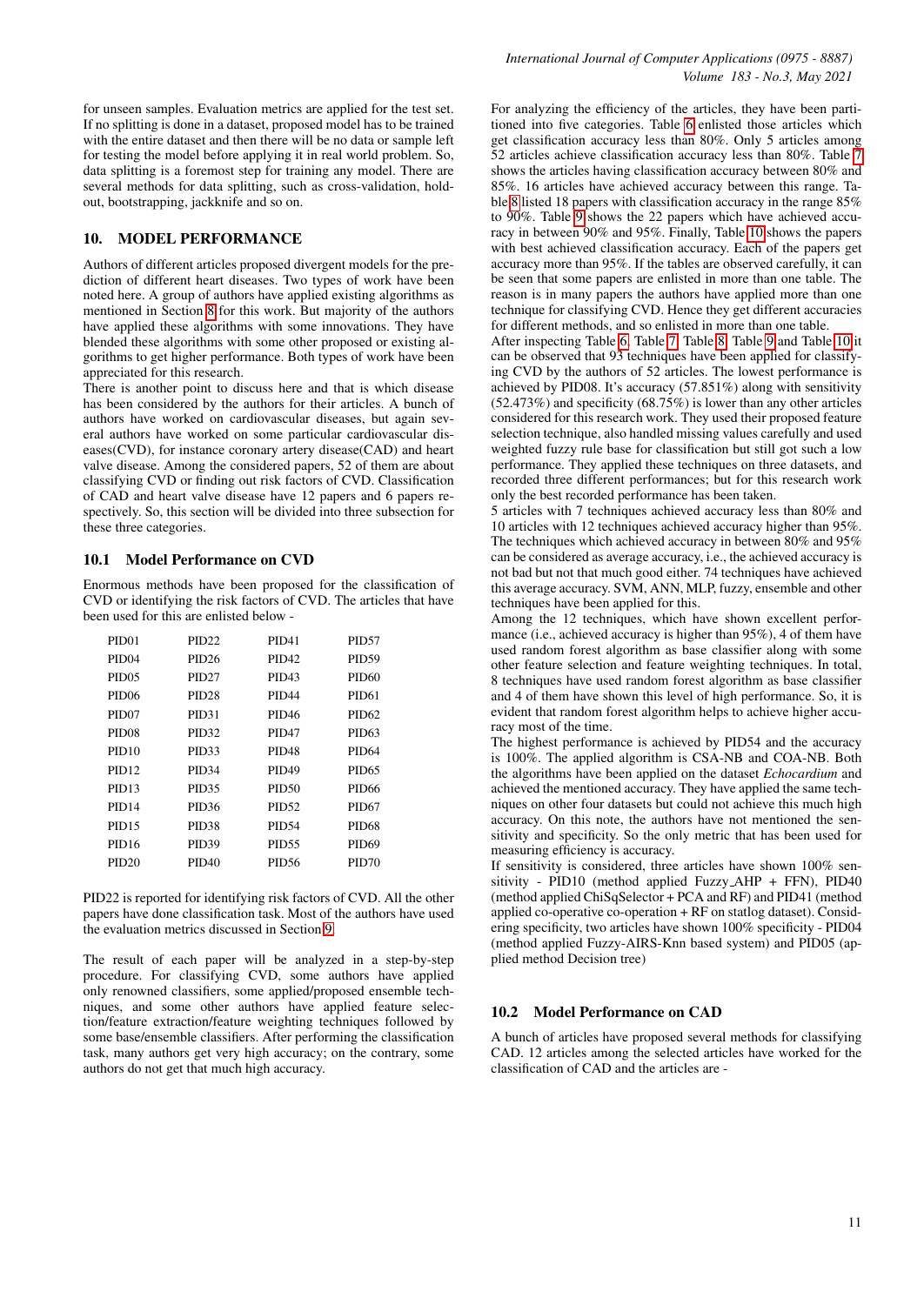| PID <sub>02</sub> | PID <sub>17</sub> | PID <sub>30</sub> | PID <sub>51</sub> |
|-------------------|-------------------|-------------------|-------------------|
| PID <sub>09</sub> | PID <sub>21</sub> | PID37             | PID <sub>53</sub> |
| PID <sub>11</sub> | PID <sub>29</sub> | <b>PID45</b>      | <b>PID58</b>      |

These 12 articles have done the classification task in 25 different approaches. A number of authors have proposed a single technique and applied the technique on several datasets. Some other authors have considered a single dataset and carried out several methods on that dataset. The performance of each of these approaches has been recorded carefully in Table [11.](#page-23-0)

From Table [11](#page-23-0) it can be observed that, according to accuracy, the highest performance is achieved by PID58 and the accuracy is 98.6%. The authors have used NE-nu-SVC + feature selection + multi-step balancing technique for the classification task and applied this method on two datasets - Cleaveland dataset and Z-Alizadeh Sani dataset. But the mentioned accuracy has been achieved from Cleaveland dataset. On that matter, the authors have not mentioned neither the sensitivity nor the specificity of this method. PID09 has recorded highest sensitivity (98.9%) using the method Self-organizing feature maps (SOFM). If specificity is considered, PID29 has achieved the highest specificity of 95.4% by applying the method - Weights by SVM + Naive Bayes.

## 10.3 Model Performance on Heart Valve Disease

Like CVD and CAD, heart valve disease also sought attention of a bunch of authors. The articles that have worked on heart valve disease can be enlisted as -

| PID <sub>03</sub> | PID <sub>19</sub> | PID <sub>24</sub> |
|-------------------|-------------------|-------------------|
| PID <sub>18</sub> | PID <sub>23</sub> | PID <sub>25</sub> |

Several methods have been applied on different datasets for classifying heart valve disease. Many base classifiers as well as hybrid techniques have been applied for this purpose. Table [12](#page-24-0) showed the efficiency achieved by each paper regarding this matter.

Among the six articles, PID19 has shown the best performance. It has achieved 98.4% accuracy along with 97.3% sensitivity and 100% specificity. No paper regarding heart valve disease has shown this much high performance but this one.

## <span id="page-11-0"></span>11. DISCUSSION AND FUTURE WORK

Section [10](#page-10-0) shades light on how the models work for classifying CVD, CAD and heart valve disease. This is clear that, no particular model is perfect for all the datasets. This review work has spotted enormous cases where a specific model has been applied on different datasets but for one dataset it has achieved very high accuracy, on the contrary, for other datasets it could not achieve that much high accuracy. Another important factor is feature selection. It has been found that the articles which have applied feature selection strategy, have achieved high accuracy most of the time. 8 among 9 articles summarized by Table [10](#page-22-0) have used feature selection techniques.

## 11.1 Challenges of Using AI Techniques

Though AI based techniques are the mostly and variously used techniques now-a-days because of their high performance, there are several limitations to some extents. During this research work some factors have been identified that limit the capability of these techniques.

(1) Every technique has its own domain where it performs extraordinarily. One method can perform remarkably on a particular dataset, conversely it can perform poorly on other datasets. Therefore after collecting/making a dataset it is very dilemmatic to select a method because nobody knows which method will work fine on that dataset.

- (2) When data are being collected for a dataset, there is a huge possibility to record irrelevant data. Hence applying any feature selection technique is an obvious step before starting the classification task. Again, choosing a good method for selecting relevant features is very bewildering.
- (3) Handling missing values is another issue for these algorithms. Some algorithms cannot handle missing values on its own. If missing values are present in training set, then sometimes these algorithms cannot be trained using that training set and sometimes after training the algorithm generates faulty results. So, pre-processing is a very necessary step.
- (4) In general, AI based algorithms need to be trained with large datasets for producing better result. The datasets also have to be unbiased. Lots of time and resources are needed for collecting this type of datasets.
- (5) Training is the main task of any AI based algorithm. How accurately an algorithm classifies objects solely depends on the training dataset. If an algorithm is trained with some inaccurate data or biased data, then the algorithm will eventually produce misleading result. Even after noticing the errors, it takes a lot of time and resources to fix the problem.

# 11.2 Future Work

AI techniques perform great in some aspect. But there are some directions where improvement can be done.

- (1) The authors of the articles, considered for this research work, have used 20 datasets. Some of them are collected from online dataset repositories and the remaining datasets are collected manually by the authors from different clinics of different countries. Section [5](#page-3-1) provides detailed information about each dataset and by observing the details it can be summarize that the datasets are collected from some certain countries. Many continentals/countries, like Australia, Africa, South Asia and Europe, have no database regarding CVD/CAD/heart valve disease. Ethnicity is a primary risk factor of these diseases. So, databases should be created using the data of those countries also, so that in future authors can apply their AI models on those datasets and determine corresponding result.
- (2) Association rule mining is a very useful tool for unleashing relevance among features. Except PID22, no paper has applied this technique for the classification task. Evolutionary algorithm, one of the branches of association rule mining, can be used for this purpose as this algorithm does not stuck in local minima. Hence it can improve the classification accuracy.
- (3) Deep learning has brought revolutionary changes in the field of AI. It has improved the performance of different tasks such as robotics, games, speech recognition, computer vision and what not. But no top-quality work has been done in the field of classifying CVD/CAD/heart valve disease. Application of deep learning can improve the classification performance tremendously. If there is any work in this regard in the future, researchers will be able provide a systematic comparative study to new users.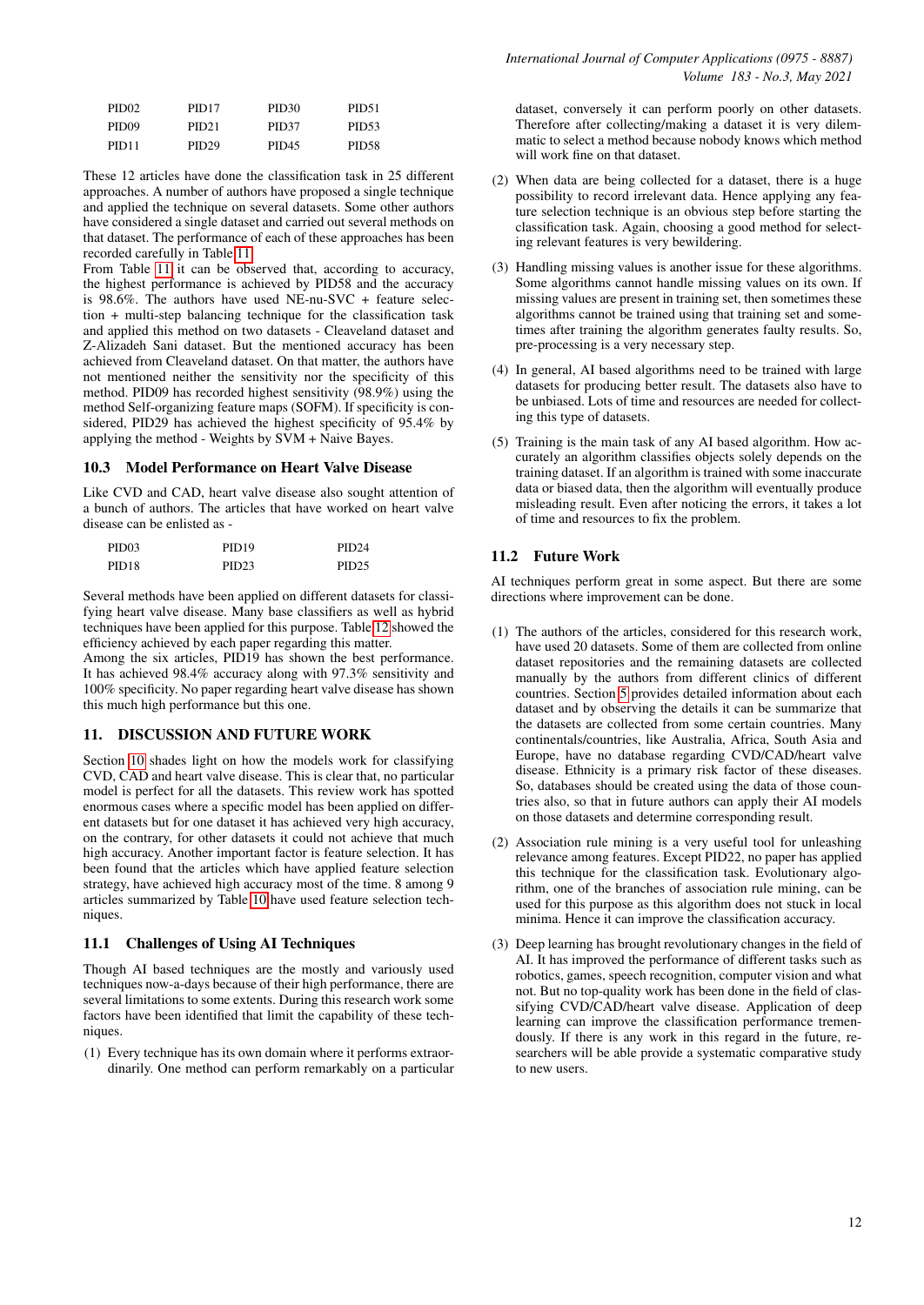# <span id="page-12-8"></span>12. CONCLUSION

In this review work, a large number of articles have been investigated that classified CVD/CAD/heart valve disease. We performed a thorough search in many databases and search engines, and after this searching process, these quality articles had been collected. In our research work, we have brought out the risk factors which are responsible for CVD/CAD/heart valve disease. Then the datasets were investigated comprehensively and detailed information was recorded about each dataset.

This research work also shades light on how the features and missing values have been handled by the authors. Feature selection strategy has been used in almost 56% articles. The percentage should be higher as applying appropriate feature selection strategy improves results to a great extent.

In case of missing values, only 13% articles have used any missing value imputation technique; all the other articles have just discarded it which can affect their model performance severely.

Finally, the performance of each model proposed by the authors has been recorded. The performance demonstrated that SVM, ANN and MLP are the most used algorithms considered for this scenario; but best performance is recorded when these methods are combined with other algorithms. Despite achieving great results, there are some shortcomings that must be addressed in coming years.

#### 13. REFERENCES

- <span id="page-12-0"></span>[1] Resul Das, Ibrahim Turkoglu, and Abdulkadir Sengur. Effective diagnosis of heart disease through neural networks ensembles. *Expert Syst. Appl.*, 36:7675–7680, 05 2009.
- <span id="page-12-1"></span>[2] WHO. Cardiovascular diseases (cvds). [https://www.who.](https://www.who.int/) [int/](https://www.who.int/), last accessed on 03-04-2020.
- <span id="page-12-2"></span>[3] WHO. Noncommunicable diseases (ncd) country profiles. 2018.
- <span id="page-12-3"></span>[4] Yaowapa Maneerat, K. Prasongsukarn, Surachet Benjathummarak, and W. Dechkhajorn. Intersected genes in hyperlipidemia and coronary bypass patients: Feasible biomarkers for coronary heart disease. *Atherosclerosis*, 252:e183–e184, 09 2016.
- [5] Takahiro Nakashima, Teruo Noguchi, Seiichi Haruta, Yusuke Yamamoto, Shuichi Oshima, Koichi Nakao, Yasuyo Taniguchi, Junichi Yamaguchi, Kazufumi Tsuchihashi, Atsushi Seki, Tomohiro Kawasaki, Tatsuro Uchida, Nobuhiro Omura, Migaku Kikuchi, Kazuo Kimura, Hisao Ogawa, Shunichi Miyazaki, and Satoshi Yasuda. Prognostic impact of spontaneous coronary artery dissection in young female patients with acute myocardial infarction: A report from the angina pectoris-myocardial infarction multicenter investigators in japan. *International Journal of Cardiology*, 207, 01 2016.
- <span id="page-12-4"></span>[6] James Zebrack, Jeffrey Anderson, Chloe Maycock, Benjamin Horne, Tami Bair, and Joseph Muhlestein. Usefulness of high-sensitivity c-reactive protein in predicting long-term risk of death or acute myocardial infarction in patients with unstable or stable angina pectoris or acute myocardial infarction. *The American journal of cardiology*, 89:145–9, 01 2002.
- <span id="page-12-5"></span>[7] Barry Robson and Srinidhi Boray. Implementation of a web based universal exchange and inference language for medicine: Sparse data, probabilities and inference in data mining of clinical data repositories. *Computers in Biology and Medicine*, 2193:82–102, 09 2015.
- [8] Seyed Shenas, Bijan Raahemi, Mohammad Tekieh, and Craig Kuziemsky. Identifying high-cost patients using data mining techniques and a small set of non-trivial attributes. *Computers in Biology and Medicine*, 53, 10 2014.
- [9] Jae-Kwon Kim, Jong-Sik Lee, Dong-Kyun Park, Yong-Soo Lim, Youngho Lee, and Eun-Young Jung. Adaptive mining prediction model for content recommendation to coronary heart disease patients. *Cluster Computing*, 17, 09 2013.
- [10] U Rajendra Acharya, Oliver Faust, Nahrizul Adib Kadri, Jasjit Suri, and Wenwei Yu. Automated identification of normal and diabetes heart rate signals using nonlinear measures. *Computers in Biology and Medicine*, 43:1523–9, 10 2013.
- <span id="page-12-6"></span>[11] Carlo Barbieri, Flavio Mari, Andrea Stopper, Emanuele Gatti, Pablo Escandell-Montero, Jos Martnez-Martnez, and Jos Martn-Guerrero. A new machine learning approach for predicting the response to anemia treatment in a large cohort of end stage renal disease patients undergoing dialysis. *Computers in Biology and Medicine*, 61, 03 2015.
- <span id="page-12-7"></span>[12] Dr. Subhash Pandey. Data mining techniques for medical data: A review. 11 2016.
- <span id="page-12-9"></span>[13] WHO. Cardiovascular disease. [https://www.who.int/](https://www.who.int/cardiovascular_diseases/about_cvd/en/) [cardiovascular\\_diseases/about\\_cvd/en/](https://www.who.int/cardiovascular_diseases/about_cvd/en/).
- <span id="page-12-10"></span>[14] Heart disease and stroke statistics. 2019.
- <span id="page-12-11"></span>[15] Stanley Davidson, Stuart Ralston, Ian Penman, Mark Strachan, and Richard Hobson. *Davidson's principles and practice of medicine a textbook for students and doctors*. Elsevier, 23 edition, 2018.
- <span id="page-12-12"></span>[16] World Heart Federation. Rheumatic heart disease: A preventable, treatable form of cardiovascular disease. [https://www.world-heart-federation.](https://www.world-heart-federation.org/programmes/rheumatic-heart-disease/) [org/programmes/rheumatic-heart-disease/](https://www.world-heart-federation.org/programmes/rheumatic-heart-disease/), last accessed on 10-04-2020.
- <span id="page-12-13"></span>[17] Prevention of cardiovascular disease. 2007.
- <span id="page-12-14"></span>[18] Lawrence D. Chilnick. Heart disease: An essential guide for the newly diagnosed. 2008.
- <span id="page-12-15"></span>[19] Chang-Sik Son, Yoon-Nyun Kim, Hyung-Seop Kim, Hyoung-Seob Park, and Min-Soo Kim. Decision-making model for early diagnosis of congestive heart failure using rough set and decision tree approaches. *J. of Biomedical Informatics*, 45(5):9991008, October 2012.
- <span id="page-12-16"></span>[20] Resul Das and Abdulkadir Sengur. Evaluation of ensemble methods for diagnosis of valvular heart disease. *Expert Systems with Applications*, 37:5110–5115, 07 2010.
- <span id="page-12-17"></span>[21] Hongzeng Xu, Zhiying Duan, Chi Miao, Song Geng, and Yuanzhe Jin. Development of a diagnosis model for coronary artery disease. *Indian heart journal*, 69(5):634 – 639, 2017.
- <span id="page-12-18"></span>[22] Ali Muhammad Usman, Umi Kalsom Yusof, and Syibrah Naim. Cuckoo inspired algorithms for feature selection in heart disease prediction. *International Journal of Advances in Intelligent Informatics*, 4:95–106, 2018.
- <span id="page-12-19"></span>[23] Kalia Orphanou, Arianna Dagliati, Lucia Sacchi, Athena Stassopoulou, Elpida Keravnou, and Riccardo Bellazzi. Incorporating repeating temporal association rules in nave bayes classifiers for coronary heart disease diagnosis. *Journal of Biomedical Informatics*, 81, 03 2018.
- <span id="page-12-20"></span>[24] Long Nguyen Cong, Phayung Meesad, and Herwig Unger. A highly accurate firefly based algorithm for heart disease prediction. *Expert Systems with Applications*, 06 2015.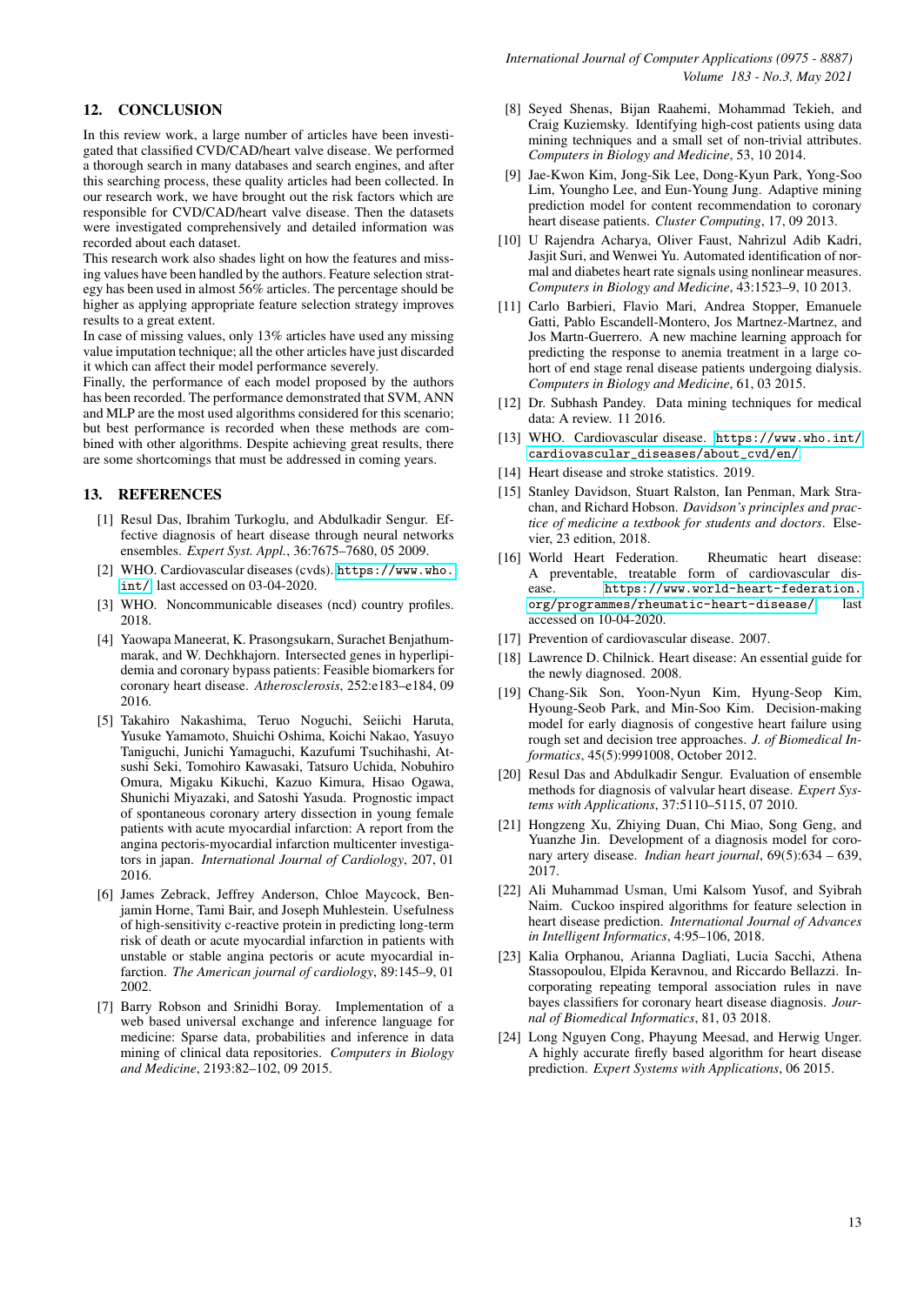- <span id="page-13-0"></span>[25] C. Beulah Christalin Latha and S. Carolin Jeeva. Improving the accuracy of prediction of heart disease risk based on ensemble classification techniques. *Informatics in Medicine Unlocked*, 16:100203, 2019.
- <span id="page-13-1"></span>[26] Chih-Wen Chen, Yi-Hong Tsai, Fang-Rong Chang, and Wei-Chao Lin. Ensemble feature selection in medical datasets: Combining filter, wrapper, and embedded feature selection results. *Expert Systems*, n/a(n/a):e12553.
- <span id="page-13-2"></span>[27] Emre Comak, Ahmet Arslan, and Ibrahim Turkoglu. A decision support system based on support vector machines for diagnosis of the heart valve diseases. *Computers in biology and medicine*, 37:21–7, 02 2007.
- <span id="page-13-3"></span>[28] Muthukaruppan M S and M.J. Er. A hybrid particle swarm optimization based fuzzy expert system for the diagnosis of coronary artery disease. *Expert Systems with Applications*, 39:1165711665, 10 2012.
- <span id="page-13-4"></span>[29] Himansu Das, Bighnaraj Naik, and H.S. Behera. Medical disease analysis using neuro-fuzzy with feature extraction model for classification. *Informatics in Medicine Unlocked*, 18:100288, 2020.
- <span id="page-13-5"></span>[30] Mohammad Shafenoor Amin, Yin Kia Chiam, and Kasturi Dewi Varathan. Identification of significant features and data mining techniques in predicting heart disease. *Telematics and Informatics*, 36:82 – 93, 2019.
- <span id="page-13-6"></span>[31] Kemal Polat, Salih Gne, and Slayman Tosun. Diagnosis of heart disease using artificial immune recognition system and fuzzy weighted pre-processing. *Pattern Recognition*, 39:2186–2193, 11 2006.
- <span id="page-13-7"></span>[32] Jesmin Nahar, Tasadduq Imam, Kevin Tickle, and Yi-Ping Phoebe Chen. Association rule mining to detect factors which contribute to heart disease in males and females. *Expert Systems with Applications*, 40:10861093, 03 2013.
- <span id="page-13-8"></span>[33] Anna Karen Grate-Escamila, Amir Hajjam El Hassani, and Emmanuel Andrs. Classification models for heart disease prediction using feature selection and pca. *Informatics in Medicine Unlocked*, 19:100330, 2020.
- <span id="page-13-9"></span>[34] Kindie Biredagn Nahato, Khanna Nehemiah Harichandran, and Kannan Arputharaj. Knowledge mining from clinical datasets using rough sets and backpropagation neural network. *Computational and Mathematical Methods in Medicine*, 2015, 2015.
- <span id="page-13-10"></span>[35] Hui Chen, Chao Tan, Zan Lin, Tong Wu, and Yuanbo Diao. A feasibility study of diagnosing cardiovascular diseases based on blood/urine element analysis and consensus models. *Comp. in Bio. and Med.*, 43(7):865–869, 2013.
- <span id="page-13-11"></span>[36] Abdulkadir Sengur. An expert system based on linear discriminant analysis and adaptive neuro-fuzzy inference system to diagnosis heart valve diseases. *Expert Syst. Appl.*, 35:214–222, 07 2008.
- <span id="page-13-12"></span>[37] V. R. Elgin Christo, H. Khanna Nehemiah, J. Brighty, and Arputharaj Kannan. Feature selection and instance selection from clinical datasets using co-operative co-evolution and classification using random forest. *IETE Journal of Research*, 0(0):1–14, 2020.
- <span id="page-13-13"></span>[38] Moloud Abdar, U. Rajendra Acharya, Nizal Sarrafzadegan, and Vladimir Makarenkov. Ne-nu-svc: A new nested ensemble clinical decision support system for effective diagnosis of coronary artery disease. *IEEE Access*, 7:167605–167620, 2019.
- <span id="page-13-14"></span>[39] T. Vivekanandan and N Ch Sriman Narayana Iyenger. Optimal feature selection using a modified differential evolution algorithm and its effectiveness for prediction of heart disease. *Computers in Biology and Medicine*, 90, 09 2017.
- <span id="page-13-15"></span>[40] Abdulkadir Sengur and Ibrahim Turkoglu. A hybrid method based on artificial immune system and fuzzy k-nn algorithm for diagnosis of heart valve diseases. *Expert Systems with Applications*, 35:1011–1020, 10 2008.
- <span id="page-13-16"></span>[41] Youness Khourdifi and Mohamed Bahai. Heart disease prediction and classification using machine learning algorithms optimized by particle swarm optimization and ant colony optimization. *International Journal of Intelligent Engineering and Systems*, 12:242–252, 2019.
- <span id="page-13-17"></span>[42] Syed Muhammad Saqlain Shah, Faiz Ali Shah, Syed Adnan Hussain, and Safeera Batool. Support vector machinesbased heart disease diagnosis using feature subset, wrapping selection and extraction methods. *Computers and Electrical Engineering*, 84:106628, 2020.
- <span id="page-13-18"></span>[43] T. Vivekanandan and Swathi Narayanan. A hybrid risk assessment model for cardiovascular disease using cox regression analysis and a 2-means clustering algorithm. *Computers in Biology and Medicine*, 113:103400, 08 2019.
- <span id="page-13-19"></span>[44] Ibrahim Turkoglu, Ahmet Arslan, and Erdogan Ilkay. An expert system for diagnosis of the heart valve diseases. *Expert Syst. Appl.*, 23:229–236, 10 2002.
- <span id="page-13-20"></span>[45] Seral zen and Salih Gne. Effect of feature-type in selecting distance measure for an artificial immune system as a pattern recognizer. *Digital Signal Processing*, 18(4):635 – 645, 2008.
- <span id="page-13-21"></span>[46] Younas Khan, Usman Qamar, Muhammad Asad, and Babar Zeb. Applying feature selection and weight optimization techniques to enhance artificial neural network for heart disease diagnosis. In *Intelligent Systems and Applications*, pages 340–351. Springer International Publishing, 2020.
- <span id="page-13-22"></span>[47] P.K. Anooj. Clinical decision support system: Risk level prediction of heart disease using weighted fuzzy rules. *Journal of King Saud University - Computer and Information Sciences*, 24(1):27 – 40, 2012.
- <span id="page-13-23"></span>[48] Hongmei Yan, Yingtao Jiang, Jun Zheng, Chenglin Peng, and Qinghui Li. A multilayer perceptron-based medical decision support system for heart disease diagnosis. *Expert Systems with Applications*, 30:272–281, 02 2006.
- <span id="page-13-24"></span>[49] Syed Muhammad Saqlain Shah, Muhammad Sher, Faiz Ali Shah, Imran Khan, Muhammad Usman Ashraf, Muhammad Awais, and Anwer Ghani. Fisher score and matthews correlation coefficient-based feature subset selection for heart disease diagnosis using support vector machines. *Knowledge and Information Systems*, 58:139–167, 2018.
- <span id="page-13-25"></span>[50] Bayu Adhi Tama, Sun Im, and Seungchul Lee. Improving an intelligent detection system for coronary heart disease using a two-tier classifier ensemble. *BioMed Research International*, 2020, 2020.
- <span id="page-13-26"></span>[51] Imran Omurlu, Mevlut Ture, and A. Kurum. Comparing performances of logistic regression, classification and regression tree, and neural networks for predicting coronary artery disease. *Expert Systems with Applications*, 34:366–374, 01 2008.
- <span id="page-13-27"></span>[52] Kemal Polat, Seral zen, and Salih Gne. Automatic detection of heart disease using an artificial immune recognition system (airs) with fuzzy resource allocation mechanism and k-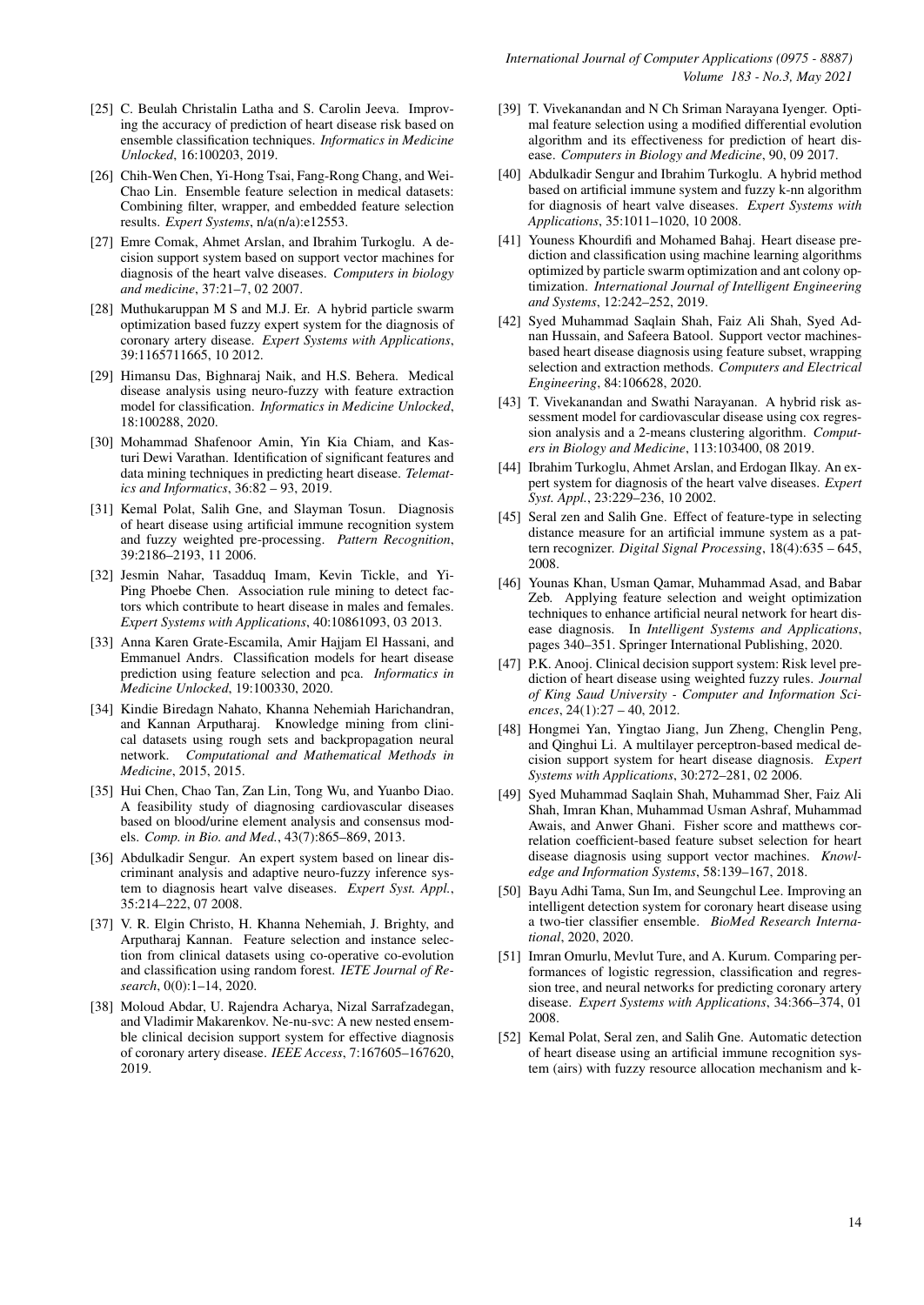nn (nearest neighbour) based weighting preprocessing. *Expert Systems with Applications*, 32:625–632, 02 2007.

- <span id="page-14-0"></span>[53] N. Ghadiri Hedeshi and Mohammad Saniee Abadeh. Coronary artery disease detection using a fuzzy-boosting PSO approach. *Comput. Intell. Neurosci.*, 2014:783734:1– 783734:12, 2014.
- <span id="page-14-1"></span>[54] M. Sudha. Evolutionary and neural computing based decision support system for disease diagnosis from clinical data sets in medical practice. *Journal of Medical Systems*, 41, 11 2017.
- <span id="page-14-2"></span>[55] Oluwarotimi Sauel, Mojisola Asogbon, Arun Sangaiah, Fang Peng, and Li Guanglin. An integrated decision support system based on ann and fuzzy ahp for heart failure risk prediction. *Expert Systems with Applications*, 68:163172, 10 2016.
- <span id="page-14-3"></span>[56] A.V. Kumar. Diagnosis of heart disease using fuzzy resolution mechanism. *Journal of Artificial Intelligence*, 5:47–55, 01 2012.
- <span id="page-14-4"></span>[57] T. V. Gestel, J. A. K. Suykens, G. Lanckriet, A. Lambrechts, B. D. Moor, and J. Vandewalle. Bayesian framework for least-squares support vector machine classifiers, gaussian processes, and kernel fisher discriminant analysis. *Neural Computation*, 14(5):1115–1147, 2002.
- <span id="page-14-5"></span>[58] Musa Peker. A decision support system to improve medical diagnosis using a combination of k-medoids clustering based attribute weighting and svm. 40(5), 05 2016.
- <span id="page-14-6"></span>[59] smail Babaolu, Oguz Findik, and Erkan lker. A comparison of feature selection models utilizing binary particle swarm optimization and genetic algorithm in determining coronary artery disease using support vector machine. *Expert Syst. Appl.*, 37:3177–3183, 04 2010.
- <span id="page-14-7"></span>[60] Roohallah Alizadehsani, Jafar Habibi, Mohammad Javad Hosseini, Hoda Mashayekhi, Reihane Boghrati, Asma Ghandeharioun, Behdad Bahadorian, and Zahra Sani. A data mining approach for diagnosis of coronary artery disease. *Computer methods and programs in biomedicine*, 111, 03 2013.
- <span id="page-14-8"></span>[61] Gokulnath Chandra Babu and Shantharajah S. Periyasamy. An optimized feature selection based on genetic approach and support vector machine for heart disease. *Cluster Computing*, 22:14777–14787, 2019.
- <span id="page-14-9"></span>[62] Der-Chiang Li, Chiao-Wen Liu, and Susan C. Hu. A fuzzybased data transformation for feature extraction to increase classification performance with small medical data sets. *Artificial Intelligence in Medicine*, 52(1):45 – 52, 2011.
- <span id="page-14-10"></span>[63] Booma devi Sekar and Mingchui Dong. Function formula oriented construction of bayesian inference nets for diagnosis of cardiovascular disease. *BioMed research international*, 2014:376378, 08 2014.
- <span id="page-14-11"></span>[64] Zeinab Arabasadi, Roohallah Alizadehsani, Mohamad Roshanzamir, Hossein Moosaei, and Ali Yarifard. Computer aided decision making for heart disease detection using hybrid neural network - genetic algorithm. *Computer Methods and Programs in Biomedicine*, 141, 01 2017.
- <span id="page-14-12"></span>[65] Guang-Bin Huang, Xiaojian Ding, and Hongming Zhou. Optimization method based extreme learning machine for classification. *Neurocomputing*, 74(1):155 – 163, 2010. Artificial Brains.
- <span id="page-14-13"></span>[66] Swati Shilaskar and Ashok Ghatol. Feature selection for medical diagnosis : Evaluation for cardiovascular diseases.

*Expert Systems with Applications*, 40(10):4146 – 4153, 2013.

- <span id="page-14-14"></span>[67] Jamal Alneamy and Rahma Alnaish. Heart disease diagnosis utilizing hybrid fuzzy wavelet neural network and teaching learning based optimization algorithm. *Advances in Artificial Neural Systems*, 2014, 09 2014.
- <span id="page-14-15"></span>[68] Ebenezer Olaniyi, Oyebade Oyedotun, and Adnan Khashman. Heart diseases diagnosis using neural networks arbitration. *International Journal of Intelligent Systems and Applications*, 7:75–82, 11 2015.
- <span id="page-14-16"></span>[69] H. Hannah Inbarani, Ahmad Taher Azar, and G. Jothi. Supervised hybrid feature selection based on pso and rough sets for medical diagnosis. *Computer Methods and Programs in Biomedicine*, 113(1):175 – 185, 2014.
- <span id="page-14-17"></span>[70] Yuehjen E. Shao, Chia-Ding Hou, and Chih-Chou Chiu. Hybrid intelligent modeling schemes for heart disease classification. *Applied Soft Computing*, 14:47 – 52, 2014.
- <span id="page-14-18"></span>[71] Amin Haq, Jian Li, Muhammad Memon, Shah Nazir, and Ruinan Sun. A hybrid intelligent system framework for the prediction of heart disease using machine learning algorithms. *Mobile Information Systems*, 2018:1–21, 12 2018.
- <span id="page-14-19"></span>[72] Yuh jye Lee and O. L. Mangasarian. Ssvm: A smooth support vector machine for classification. *Computational Optimization and Applications*, pages 5–22, 2001.
- <span id="page-14-20"></span>[73] Mehrbakhsh Nilashi, Othman bin Ibrahim, Hossein Ahmadi, and Leila Shahmoradi. An analytical method for diseases prediction using machine learning techniques. *Computers and Chemical Engineering*, 106:212 – 223, 2017.
- <span id="page-14-21"></span>[74] Xiao Liu, Xiaoli Wang, Qiang Su, Mo Zhang, Yanhong Zhu, and Qian Wang, Qiugen Wang. A hybrid classification system for heart disease diagnosis based on the rfrs method. *Computational and Mathematical Methods in Medicine*, 2017, 01 2017.
- <span id="page-14-22"></span>[75] Seral zen and Salih Gne. Attribute weighting via genetic algorithms for attribute weighted artificial immune system (awais) and its application to heart disease and liver disorders problems. *Expert Syst. Appl.*, 36:386–392, 01 2009.
- <span id="page-14-23"></span>[76] Jae Kwon Kim and Sanggil Kang. Neural network-based coronary heart disease risk prediction using feature correlation analysis. *Journal of Healthcare Engineering*, 2017, 2017.
- <span id="page-14-24"></span>[77] Jamal Salahaldeen Majeed Alneamy, Zakaria A. Hameed Alnaish, S.Z. Mohd Hashim, and Rahma A. Hamed Alnaish. Utilizing hybrid functional fuzzy wavelet neural networks with a teaching learning-based optimization algorithm for medical disease diagnosis. *Computers in Biology and Medicine*, 112:103348, 2019.
- <span id="page-14-25"></span>[78] Humar Kahramanli and Novruz Allahverdi. Design of a hybrid system for the diabetes and heart diseases. *Expert Syst. Appl.*, 35:82–89, 07 2008.
- <span id="page-14-26"></span>[79] Thanh Nguyen, Abbas Khosravi, Douglas Creighton, and Saeid Nahavandi. Classification of healthcare data using genetic fuzzy logic system and wavelets. *Expert Systems with Applications*, 42, 10 2014.
- <span id="page-14-27"></span>[80] Liaqat Ali, Shafqat Ullah Khan, Noorbakhsh Amiri Golilarz, Imrana Yakubu, Iqbal Qasim, Adeeb Noor, and Redhwan Nour. A feature-driven decision support system for heart failure prediction based on  $x^2$  statistical model and gaussian naive bayes. *Computational and Mathematical Methods in Medicine*, 2019, 2019.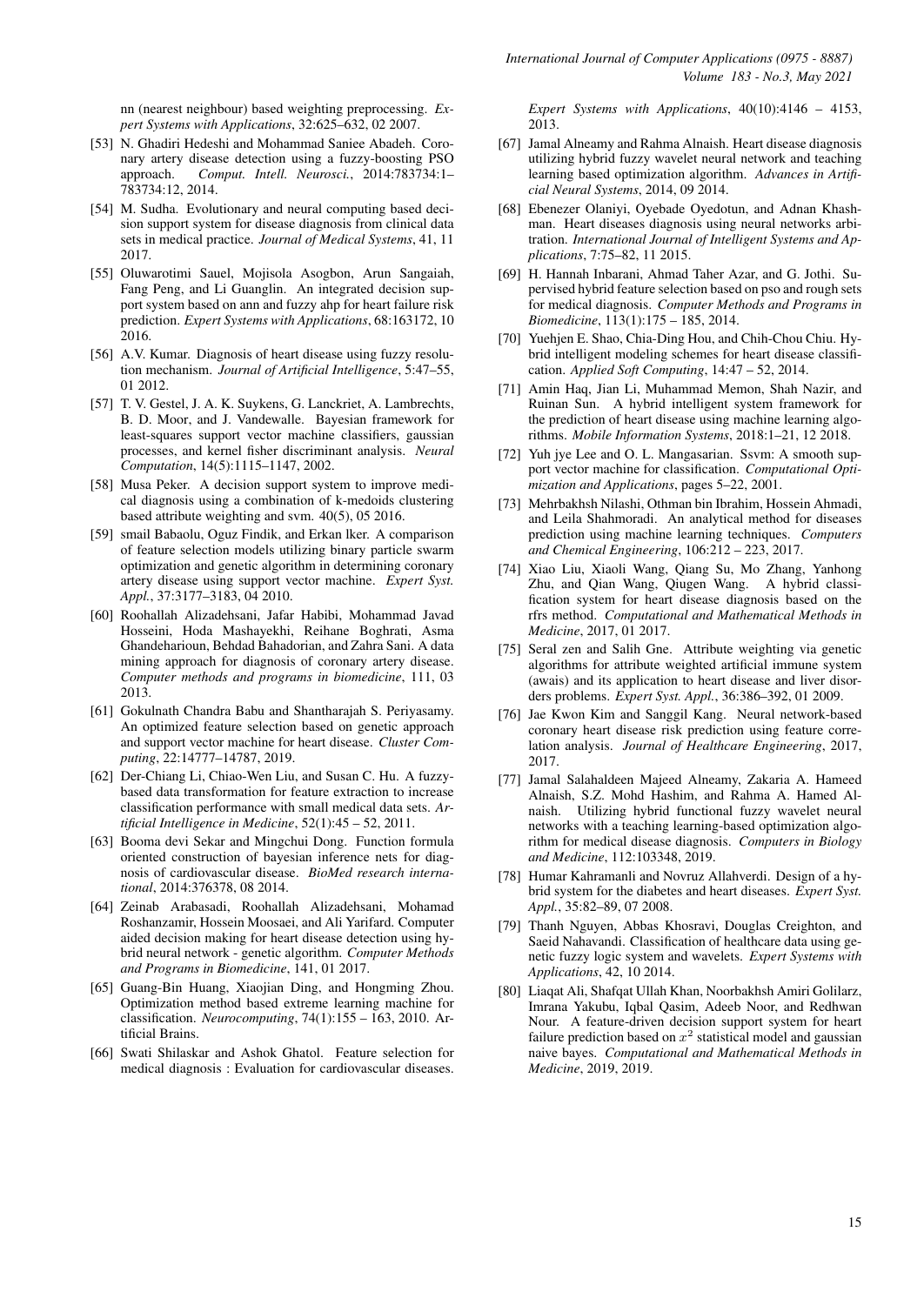- <span id="page-15-0"></span>[81] Tien-Loc Le, Tuan-Tu Huynh, Lo-Yi Lin, Chih-Min Lin, and Fei Chao. A k-means interval type-2 fuzzy neural network for medical diagnosis. *International Journal of Fuzzy Systems*, 21:22582269, 2019.
- <span id="page-15-1"></span>[82] Moloud Abdar, Wojciech Ksiazek, U Rajendra Acharya, Ru-San Tan, Vladimir Makarenkov, and Pawel Plawiak. A new machine learning technique for an accurate diagnosis of coronary artery disease. *Computer methods and programs in biomedicine*, 179:104992, 2019.
- <span id="page-15-2"></span>[83] Thanh Nguyen, Abbas Khosravi, Douglas Creighton, and Saeid Nahavandi. Medical data classification using interval type-2 fuzzy logic system and wavelets. *Applied Soft Computing*, 30, 05 2015.
- <span id="page-15-3"></span>[84] Aniruddha Dutta, Tamal Batabyal, Meheli Basu, and Scott T. Acton. An efficient convolutional neural network for coronary heart disease prediction. *Expert Systems with Applications*, 159:113408, 2020.
- <span id="page-15-4"></span>[85] Anam Mustaqeem, Syed Muhammad Anwar, Abdul Rashid Khan, and Muhammad Majid. A statistical analysis based recommender model for heart disease patients. *International Journal of Medical Informatics*, 108:134 – 145, 2017.
- <span id="page-15-5"></span>[86] Engin Avci. A new intelligent diagnosis system for the heart valve diseases by using genetic-svm classifier. *Expert Syst. Appl.*, 36:10618–10626, 09 2009.
- <span id="page-15-6"></span>[87] Zahra Beheshti, Siti Mariyam Shamsuddin, Ebrahim Beheshti, and Siti Yuhaniz. Enhancement of artificial neural network learning using centripetal accelerated particle swarm optimization for medical diseases diagnosis. *Soft Computing*, 18, 11 2013.
- <span id="page-15-7"></span>[88] Silverstein, B. Silverstein Alvin, Silverstein Nunn Virginia, and Laura. Heart disease. 2006.
- <span id="page-15-8"></span>[89] NCBI. Ethnic differences in cardiovascular disease. [https://www.ncbi.nlm.nih.gov/pmc/articles/](https://www.ncbi.nlm.nih.gov/pmc/articles/PMC1767706/) [PMC1767706/](https://www.ncbi.nlm.nih.gov/pmc/articles/PMC1767706/), last accessed on 10-04-2020.
- <span id="page-15-9"></span>[90] Uci machine learning repository. [http://archive.ics.](http://archive.ics.uci.edu/ml/datasets.php) [uci.edu/ml/datasets.php](http://archive.ics.uci.edu/ml/datasets.php).
- <span id="page-15-10"></span>[91] Mohammad Ashraf Ottom, Girija Chetty, Dat Tran, and Dharmendra Sharma. Hybrid approach for diagnosing thyroid, hepatitis, and breast cancer based on correlation based feature selection and nave bayes. volume 7666, pages 272– 280, 11 2012.
- <span id="page-15-11"></span>[92] Dharmendra Modha and W. Spangler. Feature weighting in k-means clustering. *Machine Learning*, 52:217–237, 09 2003.
- <span id="page-15-12"></span>[93] Tao Wang, Zhenxing Qin, Zhi Jin, and Shichao Zhang. Handling over-fitting in test cost-sensitive decision tree learning by feature selection, smoothing and pruning. *Journal of Systems and Software*, 83:1137–1147, 07 2010.
- <span id="page-15-13"></span>[94] Roohallah Alizadehsani, Moloud Abdar, Mohamad Roshanzamir, Abbas Khosravi, Parham Kebria, Fahime Khozeimeh, Saeid Nahavandi, Nizal Sarrafzadegan, and U Rajendra Acharya. Machine learning-based coronary artery disease diagnosis: A comprehensive review. *Computers in Biology and Medicine*, 111:103346, 07 2019.
- <span id="page-15-14"></span>[95] Jiri Kaiser. Dealing with missing values in data. *Journal of Systems Integration*, 5:42–51, 01 2014.
- <span id="page-15-15"></span>[96] Runmin Wei, Jingye Wang, Mingming Su, Erik Jia, Shaoqiu Chen, Tian-Lu Chen, and Yan Ni. Missing value imputation approach for mass spectrometry-based metabolomics data. *Scientific Reports*, 8, 12 2018.
- <span id="page-15-16"></span>[97] Yuntian Chen, Haibin Chang, Jin Meng, and Dongxiao Zhang. Ensemble neural networks (enn): A gradient-free stochastic method. *Neural Networks*, 110:170 – 185, 2019.
- <span id="page-15-17"></span>[98] Xindong Wu, Vipin Kumar, Ross Quinlan, Joydeep Ghosh, Qiang Yang, Hiroshi Motoda, G. Mclachlan, Shu Kay Angus Ng, Bing Liu, Philip Yu, Zhi-Hua Zhou, Michael Steinbach, David Hand, and Dan Steinberg. Top 10 algorithms in data mining. *Knowledge and Information Systems*, 14, 12 2007.
- <span id="page-15-18"></span>[99] B.E. Boser, I.M. Guyon, and V.N. Vapnik. A training algorithm for optimal margin classifiers. *ACM press*, pages 144–152, 1992.
- <span id="page-15-19"></span>[100] Maher Alaraj, Munir Majdalawieh, and Maysam F. Abbod. Improving binary classification using filtering based on k-nn proximity graphs. *Journal of Big Data volume*, 7, 03 2020.
- <span id="page-15-20"></span>[101] Wei Zhang and Feng Gao. An improvement to naive bayes for text classification. *Procedia Engineering*, 15:2160 – 2164, 2011. CEIS 2011.
- <span id="page-15-21"></span>[102] Monika Kabir, Mir Md. Jahangir Kabir, Shuxiang Xu, and Bodrunnessa Badhon. An empirical research on sentiment analysis using machine learning approaches. *International Journal of Computers and Applications*, 0(0):1–9, 2019.
- <span id="page-15-22"></span>[103] L.A. Zadeh. Fuzzy sets. *Information and Control*, 8(3):338 – 353, 1965.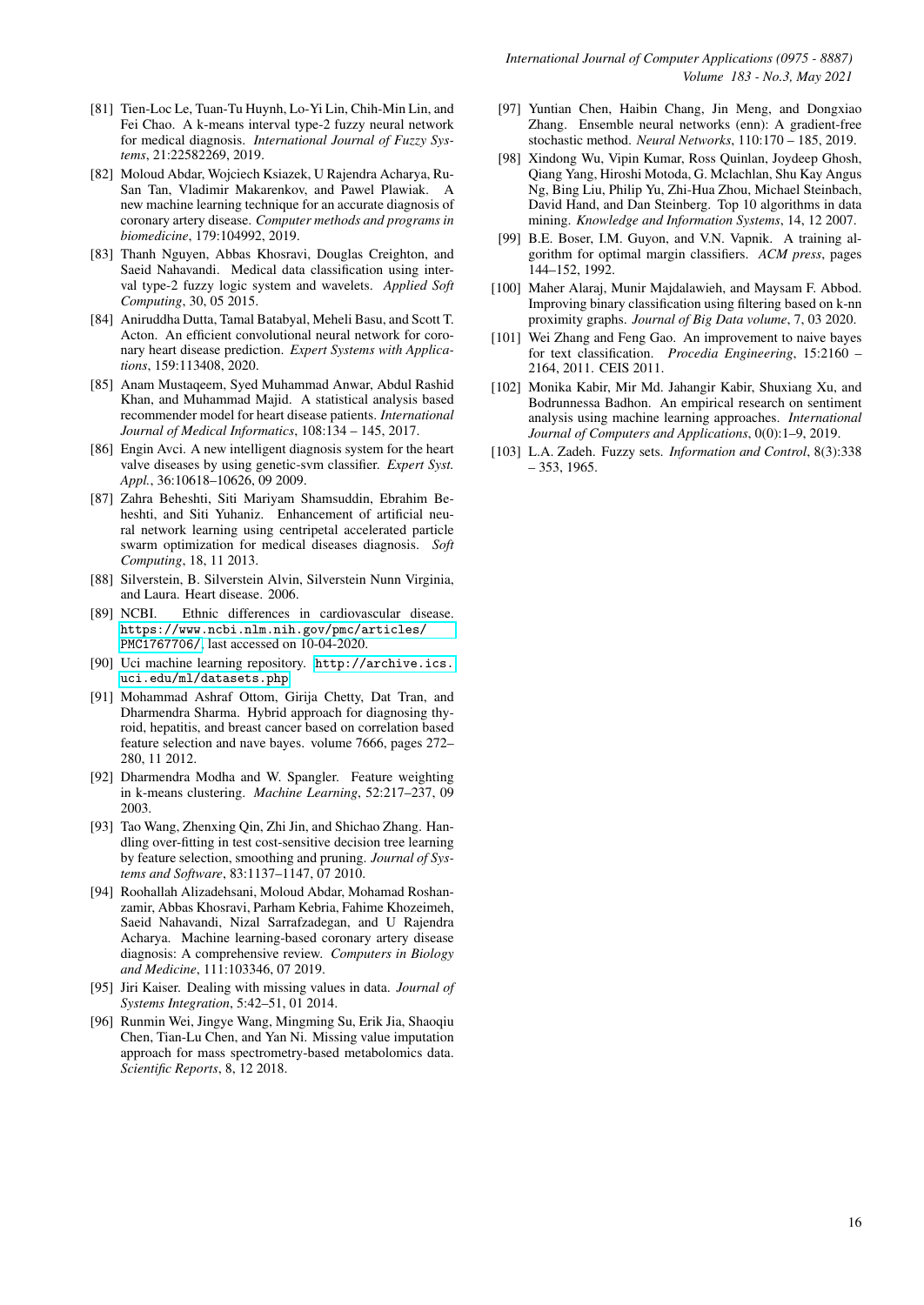<span id="page-16-0"></span>

| Paper ID            | <b>Feature Selection Method</b>                                                                                                                                                                                 |
|---------------------|-----------------------------------------------------------------------------------------------------------------------------------------------------------------------------------------------------------------|
| PID01, PID57        | Rough Set                                                                                                                                                                                                       |
| PID <sub>02</sub>   | Temporal Association Rule                                                                                                                                                                                       |
| PID05, PID64, PID67 | Principal Component Analysis (PCA)                                                                                                                                                                              |
| PID06, PID07        | Modified Differential Evolution                                                                                                                                                                                 |
| PID <sub>08</sub>   | Authors' own method (no assigned method name)                                                                                                                                                                   |
| PID11               | Binary Particle Swarm Optimization (BPSO)                                                                                                                                                                       |
| PID14               | Relief, MRMR(minimal redundancy maximal relevance), LASSO(Least Abolute Shrinkage and Selection Op-<br>erator)                                                                                                  |
| PID <sub>15</sub>   | RFRS(ReliefF + Rough Set)                                                                                                                                                                                       |
| PID17               | GA-PSO (Genetic Algorithm + Particle Swarm Optimization)                                                                                                                                                        |
| PID <sub>20</sub>   | Firefly algorithm + Rough Set                                                                                                                                                                                   |
| PID29, PID30        | Weight by SVM                                                                                                                                                                                                   |
| PID35, PID36        | <b>Wavelet Transformation</b>                                                                                                                                                                                   |
| PID39               | Integrated Component Analysis (ICA), Principal Component Analysis (PCA)                                                                                                                                         |
| PID <sub>40</sub>   | ChiSqSelector + Principal Component Analysis (PCA)                                                                                                                                                              |
| PID <sub>41</sub>   | Co-operative Co-operation                                                                                                                                                                                       |
| PID <sub>42</sub>   | Fast Correlation-Based Feature Selection (FCBF) + Particle Swarm Optimization (PSO) + Ant Colony Opti-<br>mization (ACO)                                                                                        |
| <b>PID44</b>        | Mean Fisher score-based feature selection algorithm (MFSFSA) + Forward feature selection algorithm (FFSA)<br>+ Reverse feature selection algorithm (RFSA)                                                       |
| PID <sub>47</sub>   | Genetic Algorithm (GA)                                                                                                                                                                                          |
| PID49               | PSO based Relative Reduct(PSO-RR) + PSO based Quick Reduct (PSO-QR)                                                                                                                                             |
| PID51               | Neural Network (NN) based feature correlation                                                                                                                                                                   |
| PID52               | $\chi^2$ statistical model + forward best-first search for selection                                                                                                                                            |
| PID <sub>53</sub>   | Least Absolute Shrinkage and Selection Operator (LASSO) + Majority-voting                                                                                                                                       |
| PID54               | Cuckoo Search Algorithm (CSA), Cuckoo Optimization Algorithm (COA)                                                                                                                                              |
| PID <sub>55</sub>   | Principal Component Analysis (PCA), Genetic Algorithm (GA), C4.5, Ensemble of these methods                                                                                                                     |
| PID56               | Brute force method                                                                                                                                                                                              |
| PID58               | Genetic Search Algorithm                                                                                                                                                                                        |
| PID <sub>59</sub>   | Mean Fisher based feature selection algorithm(MFFSA) + Accuracy based feature selection algorithm(AFSA)<br>$+ PCA$                                                                                              |
| PID <sub>60</sub>   | (weights by Support Vector Machines, weights by Gini Index, Information Gain and Principal Component<br>Analysis) + (Particle Swarm Optimization, Evolution Strategy, Backward and Forward weight optimization) |
| PID <sub>61</sub>   | Particle Swarm Optimization(PSO)                                                                                                                                                                                |
| PID <sub>62</sub>   | Rough set + Genetic Algorithm                                                                                                                                                                                   |
| PID <sub>65</sub>   | Forward Feature Inclusion, Back-elimination Feature Selection, Forward Feature Selection                                                                                                                        |
| PID <sub>66</sub>   | Logistic Regression (LR), Multivariate Adaptive Regression Splines (MARS), Rough Set (RS)                                                                                                                       |
| PID70               | Information gain                                                                                                                                                                                                |

# Table 4. : Feature selection methods used in different articles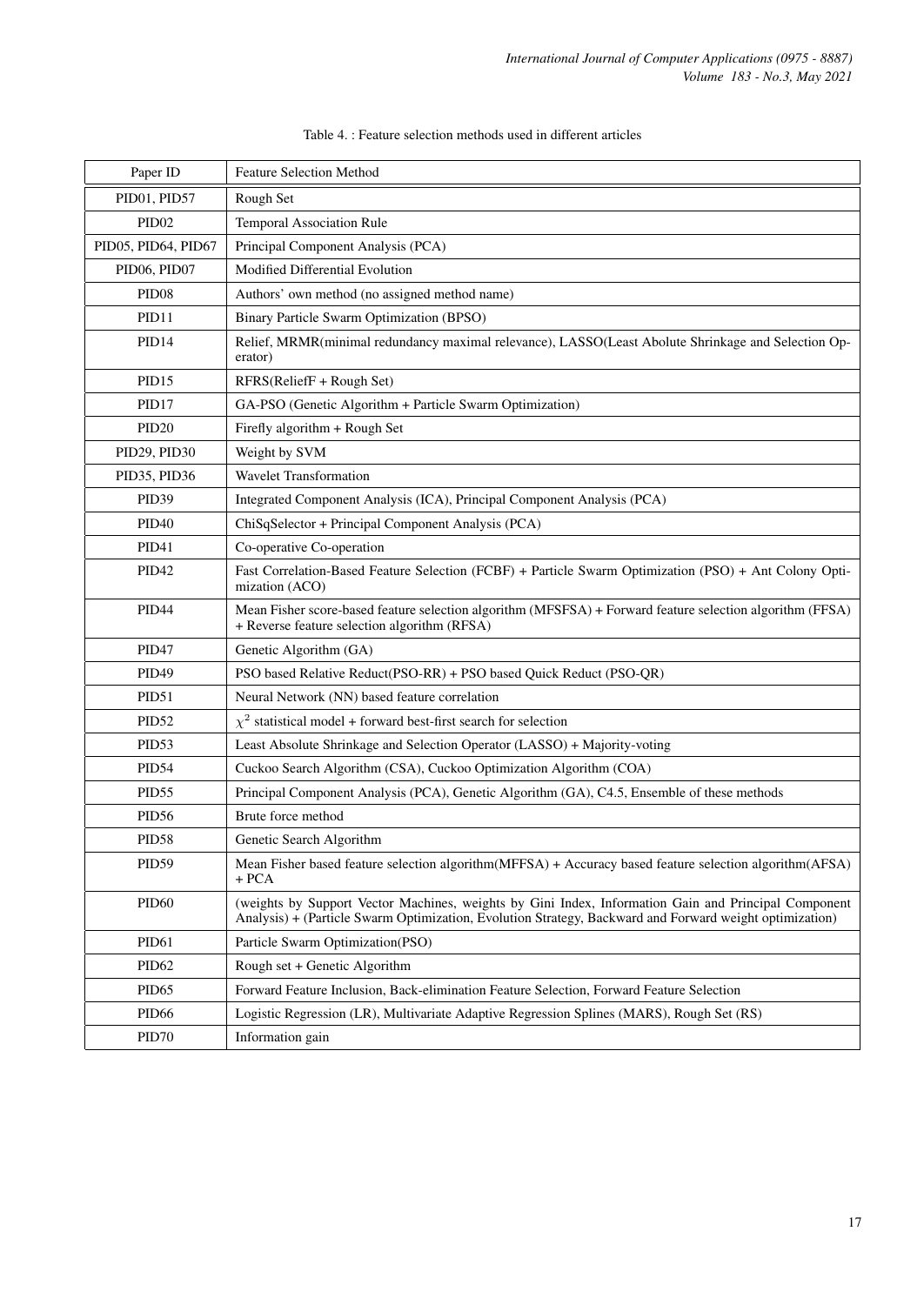*International Journal of Computer Applications (0975 - 8887) Volume 183 - No.3, May 2021*

| Paper ID          | Dataset ID | <b>Imputation Techniques for Missing Values</b> |  |
|-------------------|------------|-------------------------------------------------|--|
| PID <sub>02</sub> | Dataset 14 | missForest                                      |  |
|                   | Dataset 01 |                                                 |  |
| PID <sub>08</sub> | Dataset 11 | Average value of that attribute class           |  |
|                   | Dataset 12 |                                                 |  |
| PID <sub>15</sub> | Dataset 09 | Replaced probabilistically                      |  |
| PID <sub>16</sub> | Dataset 01 | Average of corresponding class                  |  |
|                   | Dataset 01 |                                                 |  |
| PID21             | Dataset 11 | Nearest neighbour hot deck                      |  |
|                   | Dataset 12 |                                                 |  |
| <b>PID26</b>      | Dataset 02 | Substituting mean                               |  |
| <b>PID36</b>      | Dataset 09 | Mean of corresponding attribute value           |  |
| PID <sub>38</sub> | Dataset 01 | Method is not mentioned                         |  |
| PID <sub>39</sub> | Dataset 09 | Mean of the attribute class                     |  |

<span id="page-17-0"></span>Table 5. : Techniques used for handling missing values in different articles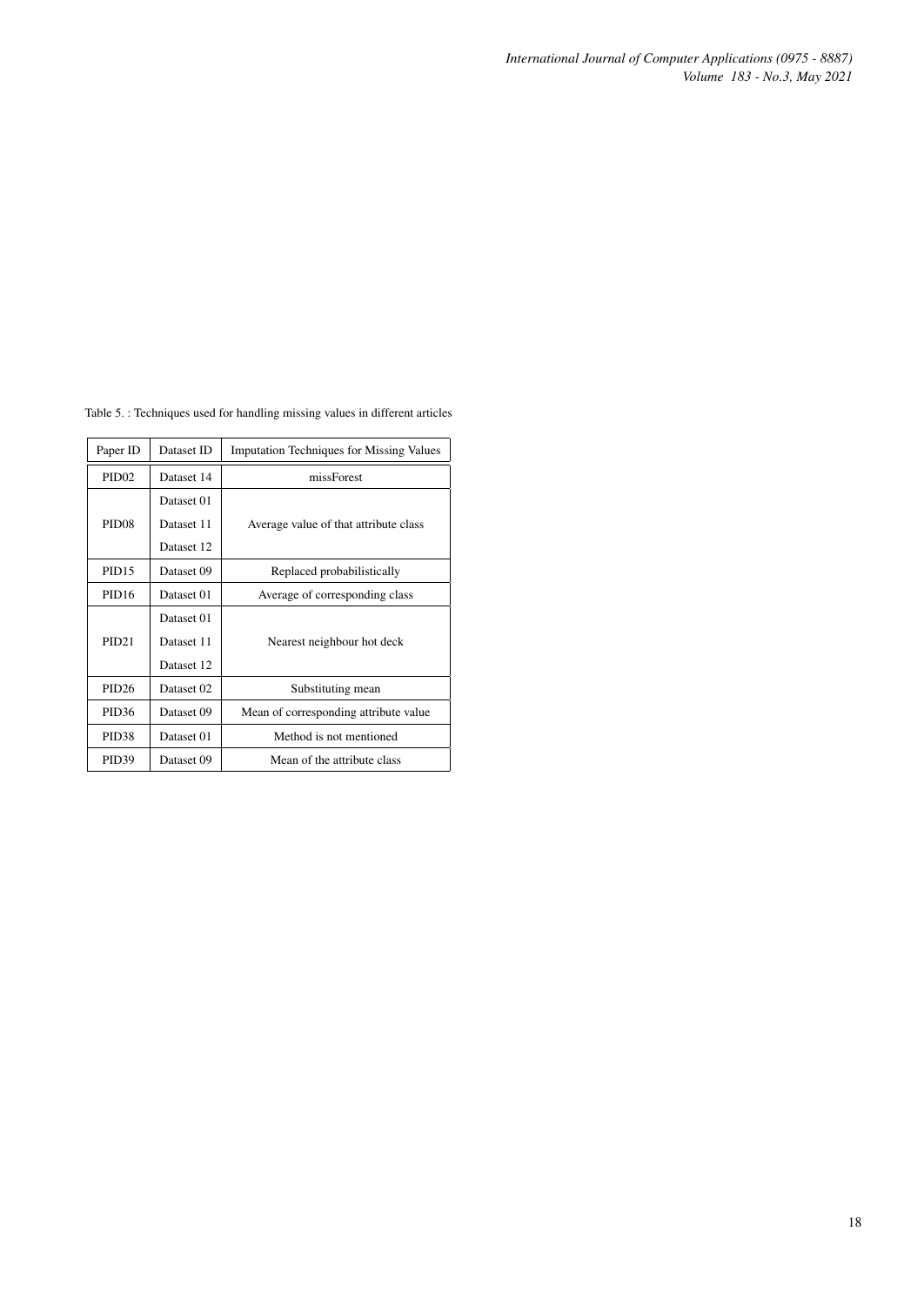<span id="page-18-0"></span>

| Paper ID          | Year | Used method                                                                      | Dataset splitting                                   | Accuracy(%) | Sensitivity(%) | Specificity(%) |
|-------------------|------|----------------------------------------------------------------------------------|-----------------------------------------------------|-------------|----------------|----------------|
| PID <sub>08</sub> | 2012 | Weighted<br>Fuzzy<br>Rule<br>(Cleaveland Dataset)                                | 10-fold cross-validation                            | 57.851      | 52.473         | 68.75          |
| PID <sub>12</sub> | 2014 | Hierarchical Bayesian fuzzy<br>inference nets (HBFIN)                            | 75% for MF, 25% for validat-<br>ing BIN             | 72.25       | NR.            | NR.            |
| <b>PID34</b>      | 2014 | additive<br>standard<br>Fuzzy<br>$model + GA (GSAM) +$<br>Wavelet Transformation | 5-fold cross-validation                             | 78.78       | NR.            | NR.            |
|                   |      | SVM (Gaussian Kernel)                                                            |                                                     | 76          | NR.            | NR.            |
| <b>PID48</b>      | 2010 | SVM (ELM Kernel)                                                                 | Randomly<br>generated<br>training-testing partition | 75.32       | NR.            | NR.            |
|                   |      | <b>ELM</b>                                                                       |                                                     | 76.25       | NR.            | NR.            |
| <b>PID65</b>      | 2013 | Forward feature selection +<br><b>SVM (SPECTF dataset)</b>                       | 5-fold cross-validation                             | 78          | NR.            | NR.            |

Table 6. : The articles with accuracies less than 80% for classifying CVD

For some articles, only the method that gives highest accuracy is considered. It is also observed that some papers have used only the metric "accuracy" for measuring the efficiency of their proposed model. So the corresponding cells of sensitivity and specificity contain NR (Not Reported).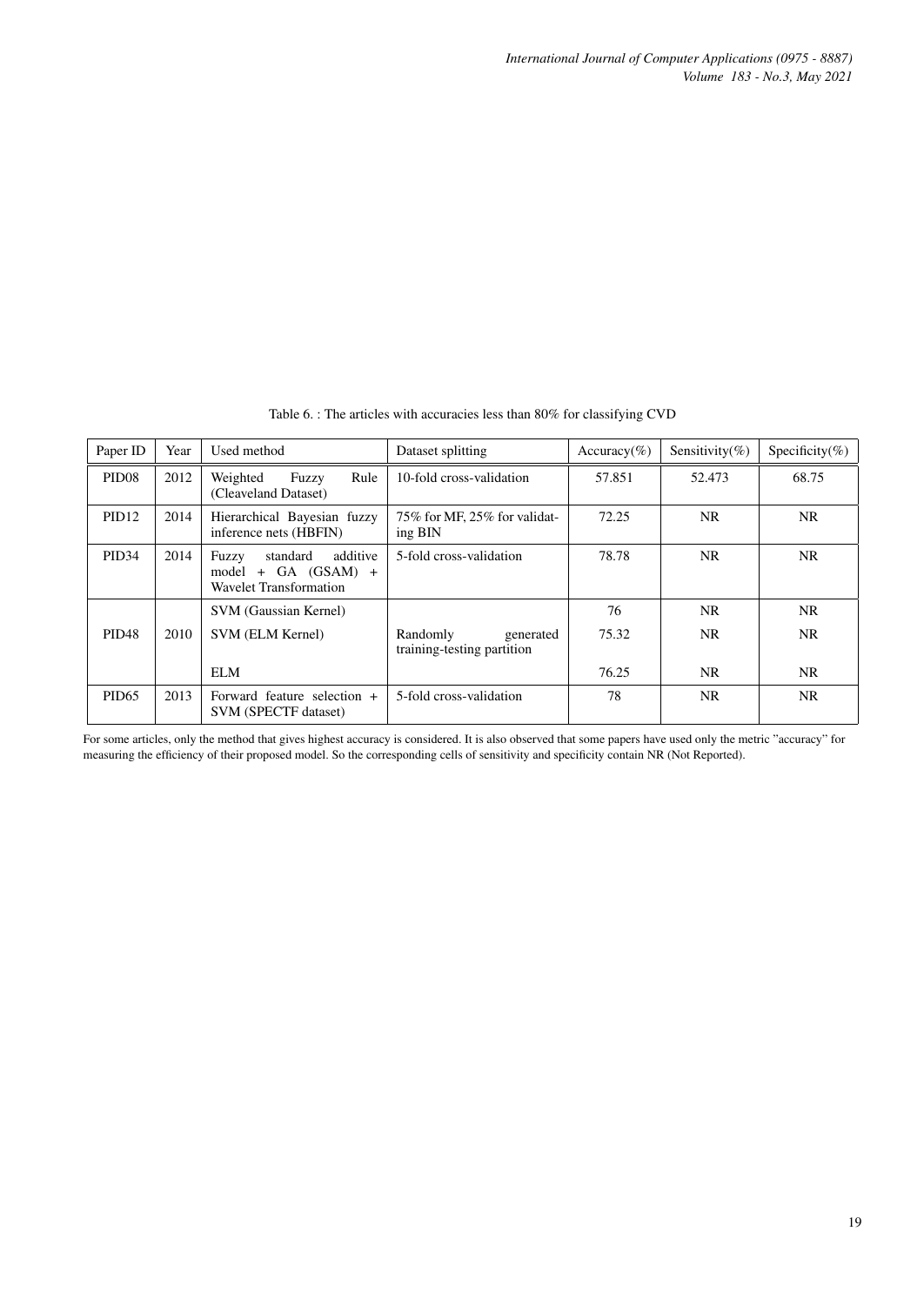<span id="page-19-0"></span>

| Paper ID          | Year | Used method                                                                     | Dataset splitting                                                                                 | Accuracy(%) | Sensitivity(%) | Specificity(%) |
|-------------------|------|---------------------------------------------------------------------------------|---------------------------------------------------------------------------------------------------|-------------|----------------|----------------|
| PID <sub>06</sub> | 2017 | Modified DE + Fuzzy_AHP +<br><b>FFNN</b>                                        | <b>NR</b>                                                                                         | 83          | 84             | 89             |
| PID <sub>14</sub> | 2018 | mRMR + Nave Bayes                                                               | 10-fold cross-validation                                                                          | 84          | 77             | 90             |
| PID31             | 2015 | Backpropagation Neural Net-<br>work                                             | 60%-40%<br>training-testing<br>partition                                                          | 85          | <b>NR</b>      | <b>NR</b>      |
| PID <sub>35</sub> | 2015 | IT2FLS (GCCD) + FCM +<br>$GA + WT$                                              | 5-fold cross-validation                                                                           | 81.01       | 85             | 77             |
|                   |      | IT2FLS $(KMIP) + FCM + GA$<br>+ WT                                              |                                                                                                   | 80.71       | 85             | 77             |
| PID <sub>36</sub> | 2013 | CAPSO-MLP                                                                       | 80%-20%<br>training-testing<br>partition                                                          | 81.85       | 74.63          | 90.21          |
| PID <sub>39</sub> | 2020 | LNF-PCA                                                                         | 75%-25%<br>training-testing<br>partition                                                          | 82.89       | 75.5           | NR             |
| <b>PID42</b>      | 2018 | $FCBF + PSO + ACO + SVM$                                                        | 70%-30%<br>training-testing<br>partition,<br>10-fold<br>cross-<br>validation                      | 83.55       | NR             | NR             |
|                   |      | AIS + Hybrid similarity mea-<br>sure                                            |                                                                                                   | 83.95       | NR             | <b>NR</b>      |
| PID <sub>43</sub> | 2007 | AIS + Euclidean distance                                                        | 10-fold cross-validation                                                                          | 83.21       | NR             | <b>NR</b>      |
|                   |      | $AIS + Manhattan$ distance                                                      |                                                                                                   | 80.74       | NR             | NR             |
|                   |      | FFSA + RBF kernel-based<br>SVM (Cleaveland dataset)                             |                                                                                                   | 81.19       | 72.92          | 88.68          |
| PID <sub>44</sub> | 2018 | FFSA + RBF kernel-based<br>SVM (Hungarian dataset)                              | 65%-35%<br>training-testing<br>partition                                                          | 84.52       | 73.91          | 92.63          |
|                   |      | FFSA + RBF kernel-based<br>SVM (SPECTF dataset)                                 |                                                                                                   | 82.7        | 86.4           | 40             |
|                   |      | LS-SVM                                                                          |                                                                                                   | 84.3        | <b>NR</b>      | <b>NR</b>      |
| PID <sub>46</sub> | 2002 | <b>SVM</b>                                                                      | 2/3-1/3 training-testing parti-<br>tion                                                           | 83.4        | <b>NR</b>      | <b>NR</b>      |
|                   |      | GP (Gaussian Process)                                                           |                                                                                                   | 84.1        | <b>NR</b>      | NR             |
| PID49             | 2014 | SPSO-QR + Nave Bayes                                                            | 80%-20%<br>training-testing<br>partition                                                          | 83.46       | 83.3           | <b>NR</b>      |
| PID55             | 2020 | $PCA + GA + C4.5 + ensemble$<br>$+$ SVM                                         | 5-fold cross-validation                                                                           | 83          | NR             | <b>NR</b>      |
|                   |      | $MFFSA + AFSA + PCA +$<br>SVM (Cleaveland Dataset)                              |                                                                                                   | 83.1        | <b>NR</b>      | <b>NR</b>      |
| PID59             | 2020 | MFFSA + AFSA + PCA +<br>SVM (Hungarian Dataset)                                 | $60\% - 20\% - 20\%$<br>training-<br>validation-testing<br>partition,<br>10-fold cross-validation | 83.9        | <b>NR</b>      | <b>NR</b>      |
|                   |      | MFFSA + AFSA + PCA +<br>SVM (Cleaveland + Hungar-<br>ian + Switzerland Dataset) |                                                                                                   | 84.2        | <b>NR</b>      | <b>NR</b>      |
| PID <sub>65</sub> | 2013 | Forward feature selection +<br>SVM (Heart disease dataset)                      | 5-fold cross-validation                                                                           | 85          | NR             | <b>NR</b>      |
| PID <sub>66</sub> | 2014 | <b>MARS-LR</b>                                                                  | 60%-40%<br>training-testing<br>partition                                                          | 83.93       | <b>NR</b>      | <b>NR</b>      |
|                   |      | $RS-LR$                                                                         |                                                                                                   | 83.93       | <b>NR</b>      | <b>NR</b>      |
| PID70             | 2017 | $IG + MLP$                                                                      | 66%-34%<br>training-testing<br>partition                                                          | 83.78       | <b>NR</b>      | <b>NR</b>      |

| Table 7.: The articles with accuracies between the range 80% and 85% for classifying CVD |  |  |
|------------------------------------------------------------------------------------------|--|--|
|                                                                                          |  |  |

For some articles, only the method that gives highest accuracy is considered. Some information were not present in some articles. Those are represented with NR (Not Reported).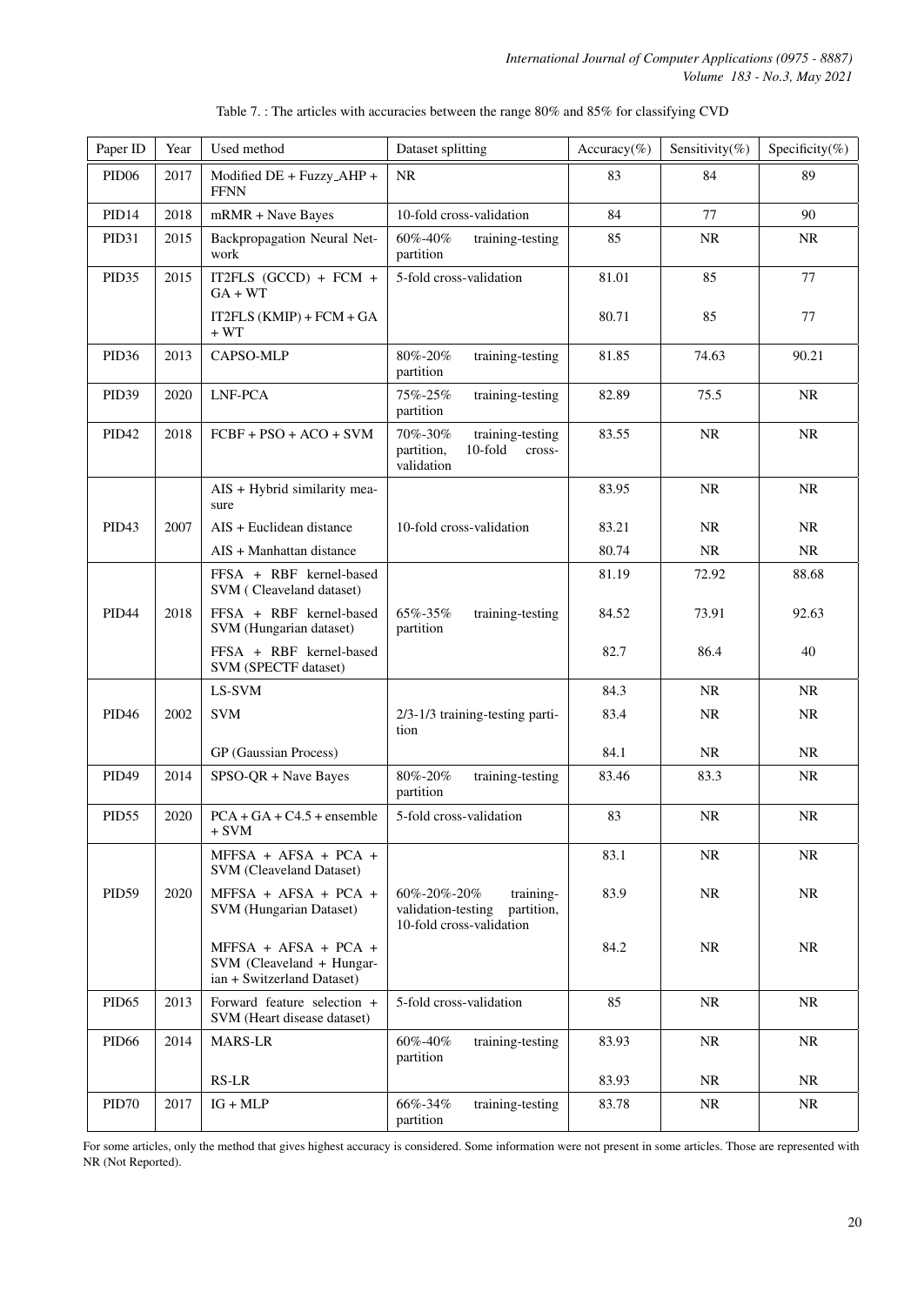<span id="page-20-0"></span>

| Paper ID          | Year | Used method                                                                    | Dataset splitting                                                               | Accuracy(%) | Sensitivity(%) | Specificity(%) |
|-------------------|------|--------------------------------------------------------------------------------|---------------------------------------------------------------------------------|-------------|----------------|----------------|
| PID <sub>05</sub> | 2013 | <b>FLDA</b>                                                                    | mixture of bagging<br>and<br>cross-validation                                   | 85.5        | 65.7           | 93.5           |
| PID <sub>14</sub> | 2018 | Relief + Logistic regression                                                   | 10-fold cross-validation                                                        | 89          | 77             | 98             |
|                   |      | $LASSO + SVM$                                                                  |                                                                                 | 88          | 75             | 96             |
| PID <sub>16</sub> | 2008 | $FNN + ANN$                                                                    | 10-fold cross-validation                                                        | 87.4        | 93             | 78.5           |
| PID <sub>20</sub> | 2015 | CFARS-AR + Interval type-2<br>fuzzy logic system (SPECTF<br>dataset)           | 30%-70%<br>training-testing<br>partition                                        | 87.2        | 94.2           | 68.9           |
|                   |      | CFARS-AR + Interval type-2<br>fuzzy logic system (Heart dis-<br>ease dataset)  | <b>NR</b>                                                                       | 88.3        | 84.9           | 93.3           |
| PID <sub>27</sub> | 2007 | K-nn + Fuzzy-AIRS                                                              | 10-fold cross-validation                                                        | 87          | 92.3           | 78.57          |
| PID31             | 2015 | <b>SVM</b>                                                                     | 60%-40%<br>training-testing<br>partition                                        | 87.5        | <b>NR</b>      | <b>NR</b>      |
| PID <sub>32</sub> | 2009 | Neural Network ensembles                                                       | 70%-30% training-validation<br>partition                                        | 89.01       | 80.95          | 95.91          |
| PID <sub>33</sub> | 2009 | <b>GA-AWAIS</b>                                                                | 10-fold cross-validation                                                        | 87.43       | <b>NR</b>      | <b>NR</b>      |
| PID <sub>38</sub> | 2019 | Majority vote with NB, BN,<br>RF and MLP                                       | 10-fold cross-validation                                                        | 85.48       | <b>NR</b>      | <b>NR</b>      |
| PID <sub>42</sub> | 2018 | $FCBF + PSO + ACO + NB$                                                        | 70%-30%<br>training-testing<br>$10$ -fold<br>partition,<br>cross-<br>validation | 86.15       | <b>NR</b>      | <b>NR</b>      |
| PID <sub>47</sub> | 2018 | <b>SVM</b>                                                                     | $\rm NR$                                                                        | 88.34       | <b>NR</b>      | <b>NR</b>      |
| <b>PID49</b>      | 2014 | SPSO-RR + Nave Bayes                                                           | 80%-20%<br>training-testing<br>partition                                        | 88.88       | 88.9           | <b>NR</b>      |
| <b>PID50</b>      | 2001 | <b>SSVM</b>                                                                    | 10-fold cross-validation                                                        | 86.13       | <b>NR</b>      | <b>NR</b>      |
| PID54             | 2018 | CSA-SVM (Eric Dataset)                                                         | <b>NR</b>                                                                       | 89.9        | NR             | <b>NR</b>      |
| PID <sub>56</sub> | 2018 | Vote with Nave Bayes and Lo-<br>gistic Regression                              | 10-fold cross-validation                                                        | 87.41       | <b>NR</b>      | <b>NR</b>      |
| PID <sub>61</sub> | 2020 | Random forest + Gradient<br>boosting machine + XGBoost<br>(Cleaveland dataset) | 10-fold cross-validation                                                        | 85.71       | <b>NR</b>      | $\rm NR$       |
| PID63             | 2016 | $kmAW + SVM$                                                                   | 50%-50%<br>training-testing<br>partition                                        | 89.29       | <b>NR</b>      | <b>NR</b>      |
| PID70             | 2017 | $IG + SVM$                                                                     | 66%-34%<br>training-testing<br>partition                                        | 86.48       | NR             | $\rm NR$       |

| Table 8.: The articles with accuracies between the range 85% and 90% for classifying CVD |  |  |
|------------------------------------------------------------------------------------------|--|--|
|------------------------------------------------------------------------------------------|--|--|

For some articles, only the method that gives highest accuracy is considered. Some information were not present in some articles. Those are represented with NR (Not Reported).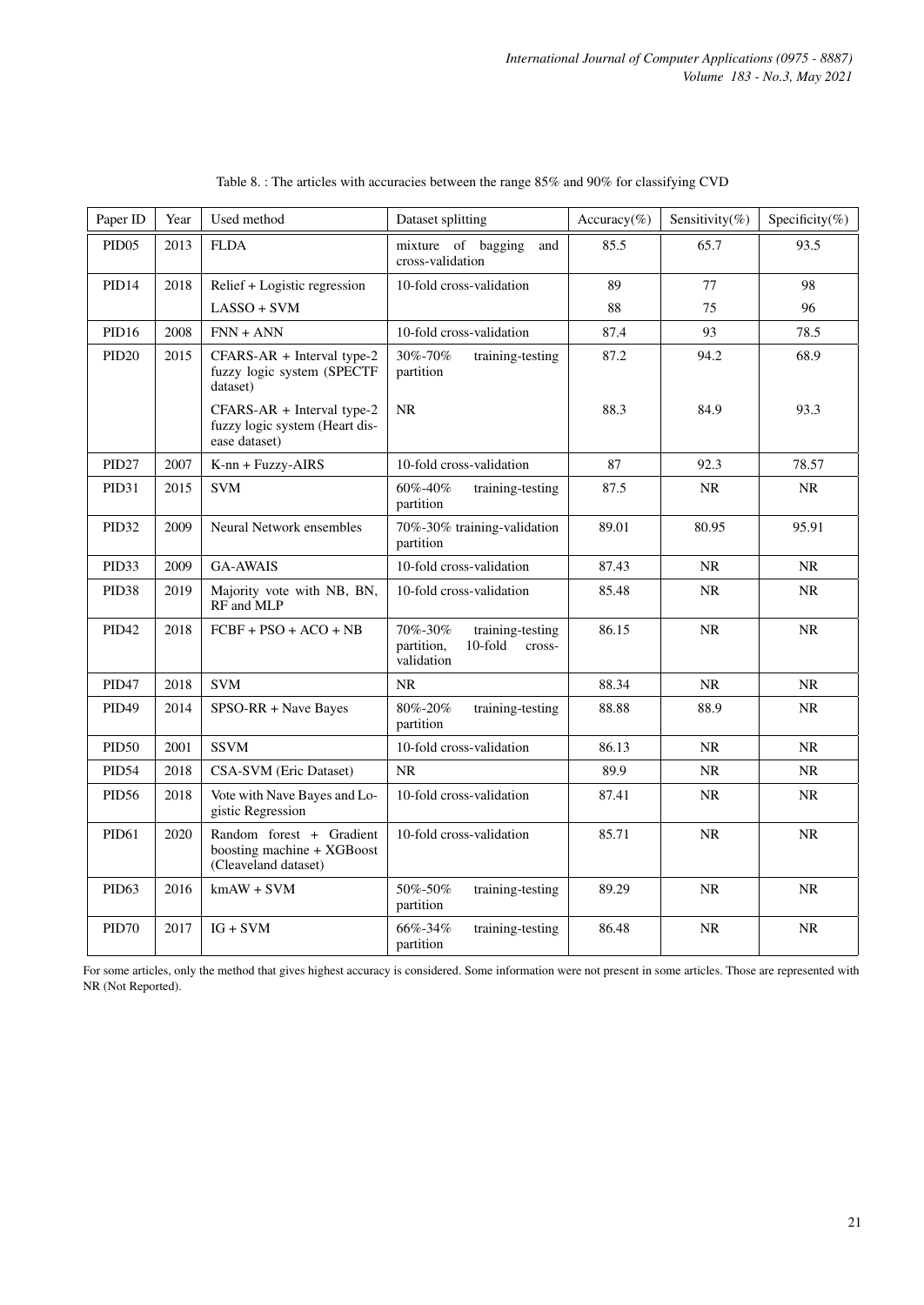<span id="page-21-0"></span>

| Paper ID          | Year | Used method                                                                   | Dataset splitting                                                                    | Accuracy(%) | Sensitivity(%) | Specificity(%) |
|-------------------|------|-------------------------------------------------------------------------------|--------------------------------------------------------------------------------------|-------------|----------------|----------------|
| PID <sub>05</sub> | 2013 | <b>SVM</b>                                                                    | mixture of bagging<br>and<br>cross-validation                                        | 92          | 82.1           | 96             |
| PID <sub>07</sub> | 2019 | $Cox$ regression + 2-means<br>clustering                                      | <b>NR</b>                                                                            | 91          | <b>NR</b>      | <b>NR</b>      |
| PID <sub>10</sub> | 2017 | Fuzzy_AHP + FFNN                                                              | 65%, 20%, 15% training, val-<br>idating and testing set                              | 91.1        | 100            | 84             |
| PID <sub>13</sub> | 2014 | TLBO + FWNN                                                                   | 5-fold cross-validation                                                              | 90.2909     | <b>NR</b>      | <b>NR</b>      |
| PID15             | 2017 | ReliefF + RFRS + $C4.5$ en-<br>semble classifier                              | Jacknife; 70%-30% training-<br>testing partition                                     | 92.59       | 93.33          | 87.5           |
|                   |      | <b>MLP</b>                                                                    | 4 fold cross-validation                                                              | 91.5        | <b>NR</b>      | NR             |
| PID <sub>26</sub> | 2006 | <b>MLP</b>                                                                    | holdout (3/4 for training, 1/4<br>for holdout; 4 holdout runs)                       | 92          | NR             | NR             |
|                   |      | <b>MLP</b>                                                                    | bootstraping (0.632 boot-<br>straping,<br>bootstraping<br>5<br>sample)               | 91.1        | <b>NR</b>      | NR             |
| PID <sub>28</sub> | 2012 | ANN + Fuzzy logic system                                                      | <b>NR</b>                                                                            | 91.83       | <b>NR</b>      | <b>NR</b>      |
| PID <sub>41</sub> | 2020 | Co-operative co-operation +<br>RF (Cleaveland Dataset)                        | 10-fold cross-validation                                                             | 93.4        | 96             | 90.48          |
| <b>PID42</b>      | 2018 | $FCBF + PSO + ACO + MLP$                                                      | 70%-30%<br>training-testing<br>10-fold<br>partition,<br>cross-<br>validation         | 91.65       | <b>NR</b>      | <b>NR</b>      |
| PID <sub>44</sub> | 2018 | FFSA + RBF kernel-based<br>SVM (Switzerland dataset)                          | 65%-35%<br>training-testing<br>partition                                             | 92.68       | 97.44          | 50             |
| PID52             | 2019 | $\chi^2$ -GNB                                                                 | 70%-30%<br>training-testing<br>partition                                             | 93.33       | 87.8           | 97.95          |
|                   |      | <b>CSA-SVM</b><br>(Hungarian<br>Dataset)                                      |                                                                                      | 94.22       | <b>NR</b>      | NR.            |
| PID54             | 2018 | CSA-SVM (Statlog Dataset)                                                     | <b>NR</b>                                                                            | 94          | <b>NR</b>      | <b>NR</b>      |
|                   |      | CSA-SVM (Z-Alizadeh Sani<br>dataset)                                          |                                                                                      | 94          | NR             | NR             |
| PID57             | 2015 | <b>RS-BPNN</b>                                                                | 10-fold cross-validation                                                             | 90.4        | 94.67          | 90.37          |
| PID59             | 2020 | MFFSA + AFSA + PCA +<br>SVM (Switerland Dataset)                              | 60%-20%-20%<br>training-<br>validation-testing partition, 8<br>fold cross-validation | 92.1        | <b>NR</b>      | NR             |
| PID61             | 2020 | Random forest + Gradient<br>boosting machine + XGBoost<br>(Statlog dataset)   | 10-fold cross-validation                                                             | 93.55       | NR             | NR             |
|                   |      | Random forest + Gradient<br>boosting machine + XGBoost<br>(Hungarian dataset) |                                                                                      | 91.18       | <b>NR</b>      | NR             |
| PID <sub>62</sub> | 2017 | <b>ASIC - BPNN</b>                                                            | 10-fold cross-validation                                                             | 93.04       | <b>NR</b>      | NR.            |
| PID <sub>63</sub> | 2016 | $kmAW + SVM$                                                                  | 10-fold cross-validation                                                             | 90.82       | <b>NR</b>      | <b>NR</b>      |
| PID <sub>64</sub> | 2011 | $PCA + SVM$                                                                   |                                                                                      | 91.37       | NR             | NR             |
| PID <sub>67</sub> | 2017 | $EM + PCA + Fuzzy rule-base$<br>(Statlog dataset)                             | 10-fold cross-validation                                                             | 91.4        | NR             | NR             |
|                   |      | EM + PCA + Fuzzy rule-base<br>(Cleaveland)                                    |                                                                                      | 92.8        | NR             | <b>NR</b>      |
| <b>PID68</b>      | 2019 | <b>TLBO-FFWNN</b>                                                             | 10-fold cross-validation                                                             | 91.1        | 74.09          | 70.43          |
| <b>PID69</b>      | 2019 | <b>KIT2FNN</b>                                                                | 70%-30%<br>training-testing<br>partition                                             | 93.81       | 94.08          | 93.58          |
| PID70             | 2017 | $IG + RF$                                                                     | 66%-34%<br>training-testing<br>partition                                             | 91.89       | NR             | NR             |

Table 9. : The articles with accuracies between the range 90% and 95% for classifying CVD

For some articles, only the method that gives highest accuracy is considered. Some information were not present in some articles. Those are represented with NR (Not Reported). 22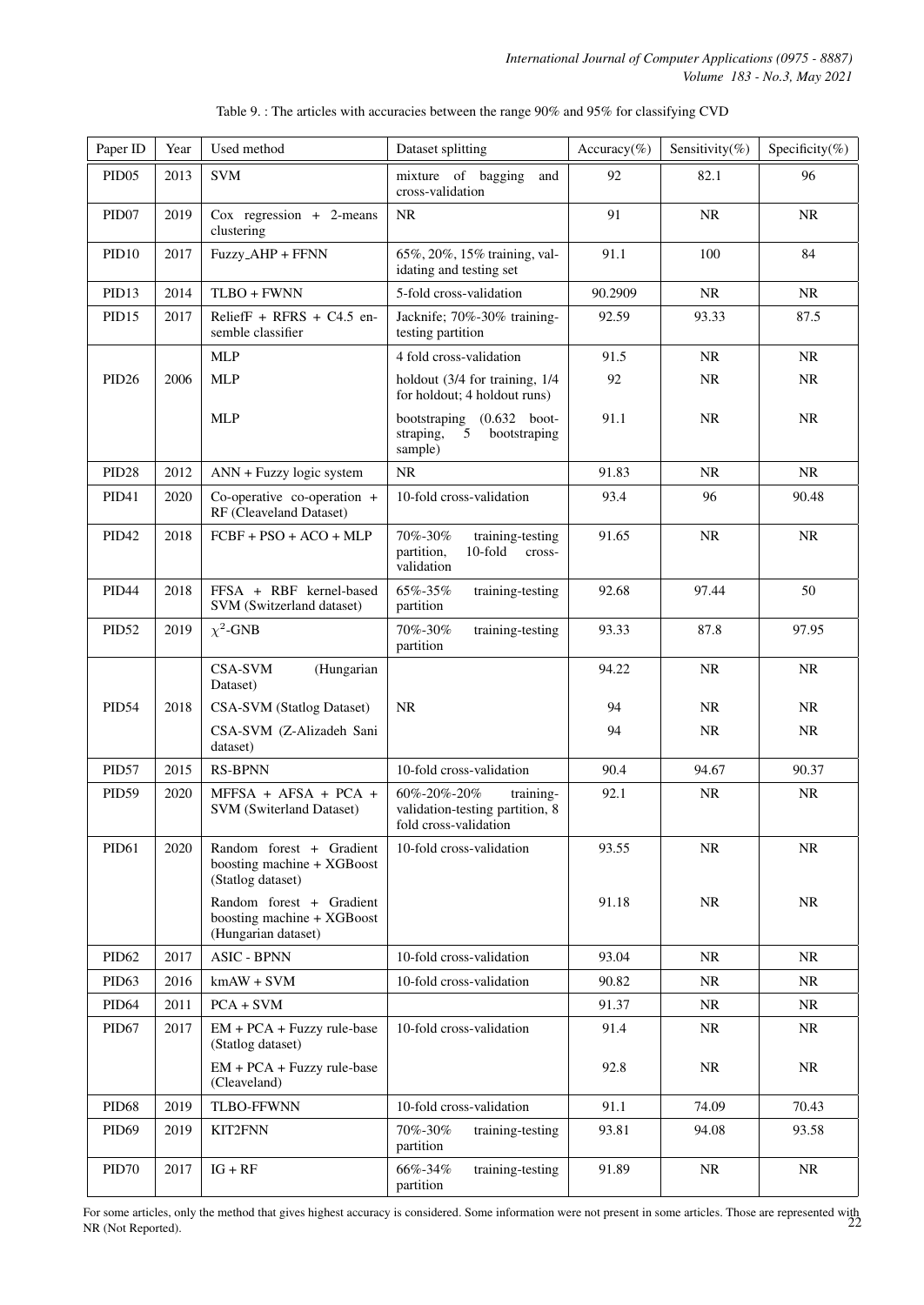<span id="page-22-0"></span>

| Paper ID          | Year | Used method                                                                         | Dataset splitting                                                                     | Accuracy(%) | Sensitivity(%) | Specificity(%) |
|-------------------|------|-------------------------------------------------------------------------------------|---------------------------------------------------------------------------------------|-------------|----------------|----------------|
| <b>PID01</b>      | 2012 | RST + Decision Tree                                                                 | 10-fold cross-validation                                                              | 97.5        | 97.2           | 97.7           |
| PID <sub>04</sub> | 2006 | fuzzy-AIRS-knn based sys-<br>tem                                                    | 10-fold cross-validation                                                              | 96.03       | 92.3           | 100            |
| <b>PID05</b>      | 2013 | Decision Tree                                                                       | mixture of bagging<br>and<br>cross-validation                                         | 97.6        | 93             | 100            |
| <b>PID40</b>      | 2020 | $ChiSq\text{Selector} + PCA$ and RF                                                 | $70\% - 30\%$<br>training-testing<br>partition                                        | 98.7        | 100            | <b>NR</b>      |
| <b>PID41</b>      | 2020 | Co-operative co-operation +<br>RF (Statlog Dataset)                                 | 10-fold cross-validation                                                              | 96.8        | 100            | 93.33          |
| <b>PID42</b>      | 2018 | $FCBF + PSO + ACO + K-nn$                                                           | $70\% - 30\%$<br>training-testing<br>$10$ -fold<br>partition,<br>cross-<br>validation | 99.65       | <b>NR</b>      | <b>NR</b>      |
|                   |      | $FCBF + PSO + ACO + RF$                                                             |                                                                                       | 99.6        | NR.            | <b>NR</b>      |
| <b>PID54</b>      | 2018 | $CSA-NB$<br>(Echocardium<br>Dataset)                                                | <b>NR</b>                                                                             | 100         | <b>NR</b>      | <b>NR</b>      |
|                   |      | $COA-NB$<br>(Echocardium<br>Dataset)                                                |                                                                                       | 100         | NR.            | <b>NR</b>      |
| <b>PID60</b>      | 2019 | Feedforward MLP                                                                     | $90\% - 10\%$<br>training-testing<br>10-fold<br>partition,<br>cross-<br>validation    | 95.01       | <b>NR</b>      | <b>NR</b>      |
| <b>PID61</b>      | 2020 | Random forest + Gradient<br>boosting machine + XGBoost<br>(Z-Alizadeh Sani dataset) | 10-fold cross-validation                                                              | 98.13       | <b>NR</b>      | <b>NR</b>      |

Table 10. : The articles having accuracies above 95% for classifying CVD

For some articles, only the method that gives highest accuracy is considered. Some information were not present in some articles. Those are represented with NR (Not Reported).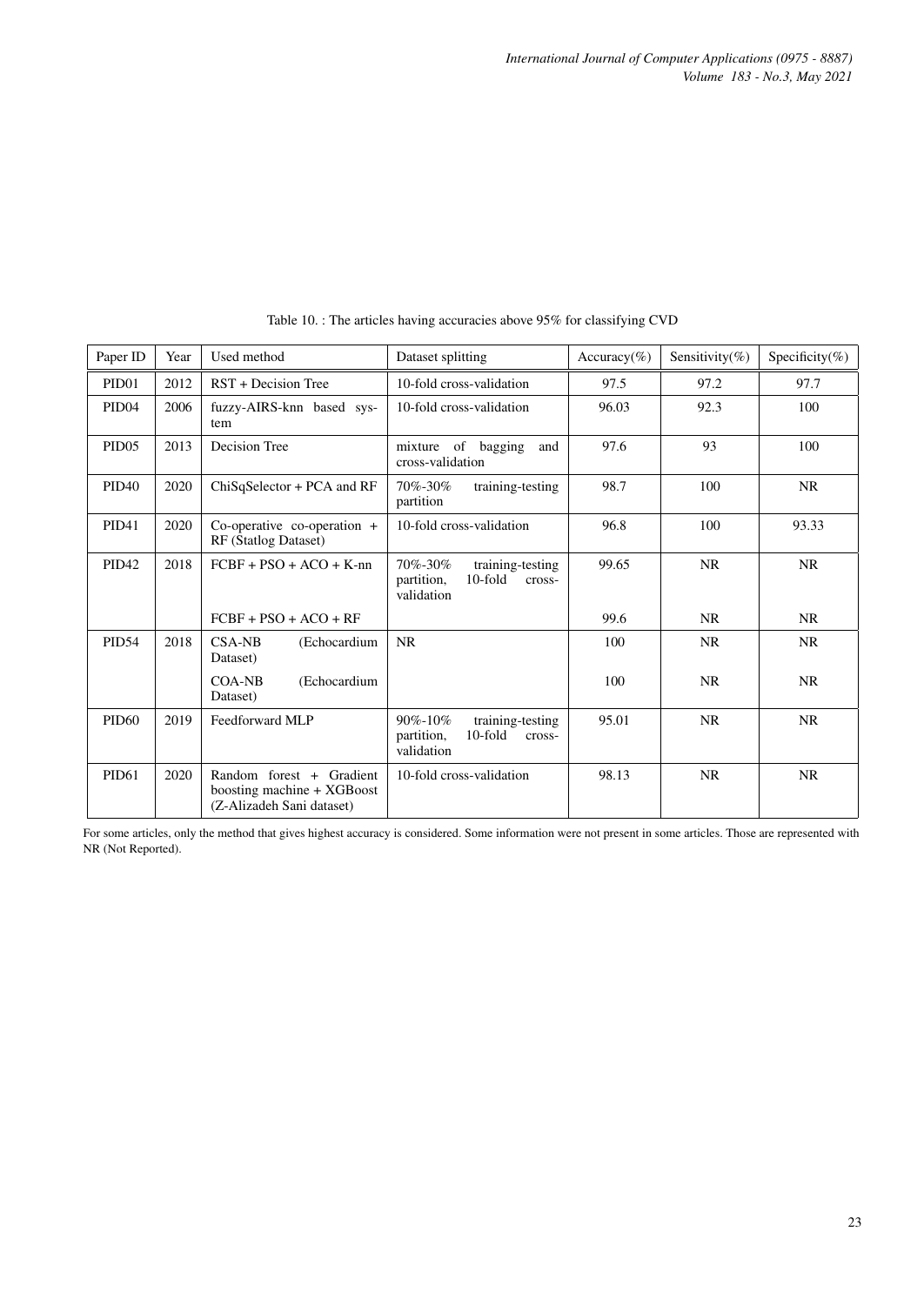<span id="page-23-0"></span>

| Paper ID          | Year | Used method                                                                              | Dataset splitting                                                               | Accuracy(%) | Sensitivity(%) | Specificity(%) |
|-------------------|------|------------------------------------------------------------------------------------------|---------------------------------------------------------------------------------|-------------|----------------|----------------|
| PID <sub>02</sub> | 2018 | temporal association rule +<br>nave bayes classifier                                     | 10-fold cross-validation                                                        | NR          | 83             | <b>NR</b>      |
|                   |      | Logistic Regression (LR)                                                                 |                                                                                 | 79.5        | 92.3           | 45.6           |
|                   |      | Classification and Regression<br>Tree (CART)                                             |                                                                                 | 79.9        | 92.3           | 47.1           |
| PID <sub>09</sub> | 2008 | Multilayer Perceptron (MLP)                                                              | $60\%$ for training, $20\%$ for<br>20% for cross-<br>testing,<br>validation set | 79.1        | 91.7           | 45.6           |
|                   |      | <b>Radial Basis Function</b>                                                             |                                                                                 | 76.7        | 89.5           | 42.6           |
|                   |      | Self-organizing feature maps<br>(SOFM)                                                   |                                                                                 | 73.9        | 98.9           | 7.4            |
| PID11             | 2010 | $GA + SVM$                                                                               | 5-fold cross-validation                                                         | 79.17       | NR             | NR             |
|                   |      | $BPSO + SVM$                                                                             |                                                                                 | 81.46       | NR             | NR             |
| PID17             | 2019 | N2Genetic + nuSVM                                                                        | 10-fold cross-validation                                                        | 93.08       | <b>NR</b>      | <b>NR</b>      |
| PID <sub>21</sub> | 2012 | PSO + Fuzzy expert system                                                                | 80%-20%<br>training-testing<br>partition                                        | 93.3        | 93.2           | 93.3           |
|                   |      | Weights by SVM + Nave<br>Bayes                                                           |                                                                                 | 75.51       | 67.59          | 95.4           |
| PID <sub>29</sub> | 2013 | Weights by SVM + Bagging<br><b>SMO</b>                                                   | 10-fold cross-validation                                                        | 93.4        | 95.83          | 87.36          |
|                   |      | Weights by SVM + SMO                                                                     |                                                                                 | 94.08       | 96.3           | 88.51          |
|                   |      | Weights by SVM + NN                                                                      |                                                                                 | 88.11       | 91.2           | 80.46          |
|                   |      | GA + Feed Forward Neu-<br>ral Network (Z-Alizadeh Sani<br>dataset)                       |                                                                                 | 93.85       | 97             | 92             |
|                   |      | GA + Feed Forward Neu-<br>ral Network (Long-beach-va<br>dataset)                         |                                                                                 | 78          | 93             | 33             |
| PID <sub>30</sub> | 2017 | GA + Feed Forward Neural<br>Network (Hungarian dataset)                                  | 10-fold cross-validation                                                        | 87.1        | 85             | 88             |
|                   |      | GA + Feed Forward Neural<br>Network (Cleaveland dataset)                                 |                                                                                 | 89.4        | 88             | 91             |
|                   |      | GA + Feed Forward Neu-<br>ral Network (Switzerland<br>dataset)                           |                                                                                 | 76.4        | 78             | 50             |
| PID <sub>37</sub> | 2017 | Multivariate logistic regres-<br>sion                                                    | <b>NR</b>                                                                       | 79          | 65.8           | 70.9           |
| PID <sub>45</sub> | 2014 | Fuzzy boosting + PSO                                                                     | 10-fold cross-validation                                                        | 85.76       | 90.02          | 82.31          |
| PID51             | 2017 | NN-FCA                                                                                   | $70\% - 30\%$<br>training-testing<br>partition                                  | 82.51       | <b>NR</b>      | <b>NR</b>      |
| PID53             | 2020 | LASSO + Convolutional NN                                                                 | <b>NR</b>                                                                       | 81.78       | 77.3           | 81.8           |
|                   |      | $NE-nu-SVC + feature selec-$<br>tion + multi-step balancing<br>(Cleaveland dataset)      |                                                                                 | 98.6        | <b>NR</b>      | <b>NR</b>      |
| PID58             | 2016 | $NE-nu-SVC + feature selec-$<br>tion + multi-step balancing<br>(Z-Alizadeh Sani dataset) | 10 fold cross-validation                                                        | 94.66       | <b>NR</b>      | <b>NR</b>      |

# Table 11. : The articles that have classified CAD along with their performances

For some articles, only the method that gives highest accuracy is considered. Some information were not present in some articles. Those are represented with NR (Not Reported)